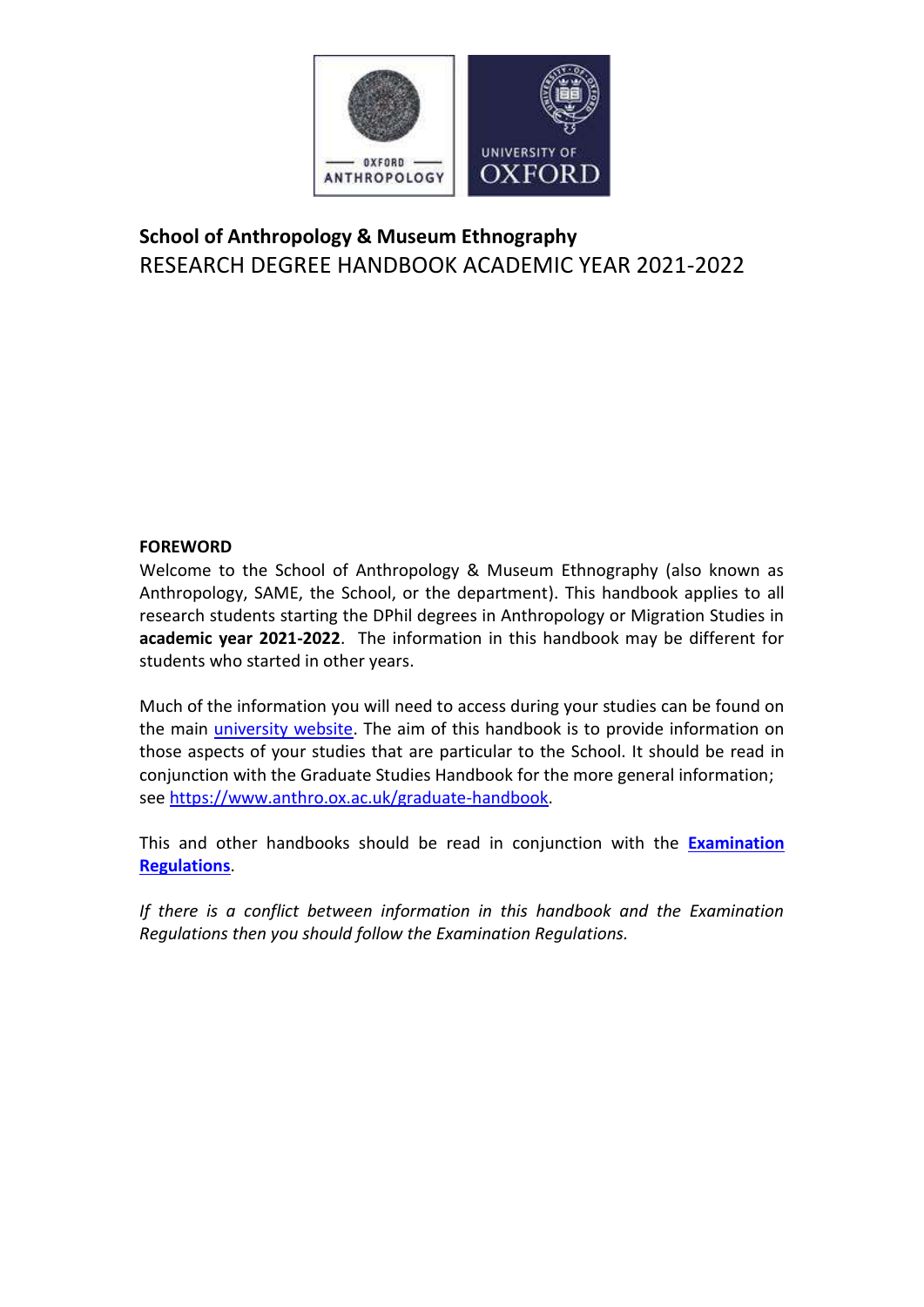# <span id="page-1-0"></span>**CONTENTS**

| APPENDIX 1. DOCUMENT ISSUED BY THE SOCIAL SCIENCES DIVISION REGARDING TRAINING |  |
|--------------------------------------------------------------------------------|--|
|                                                                                |  |
|                                                                                |  |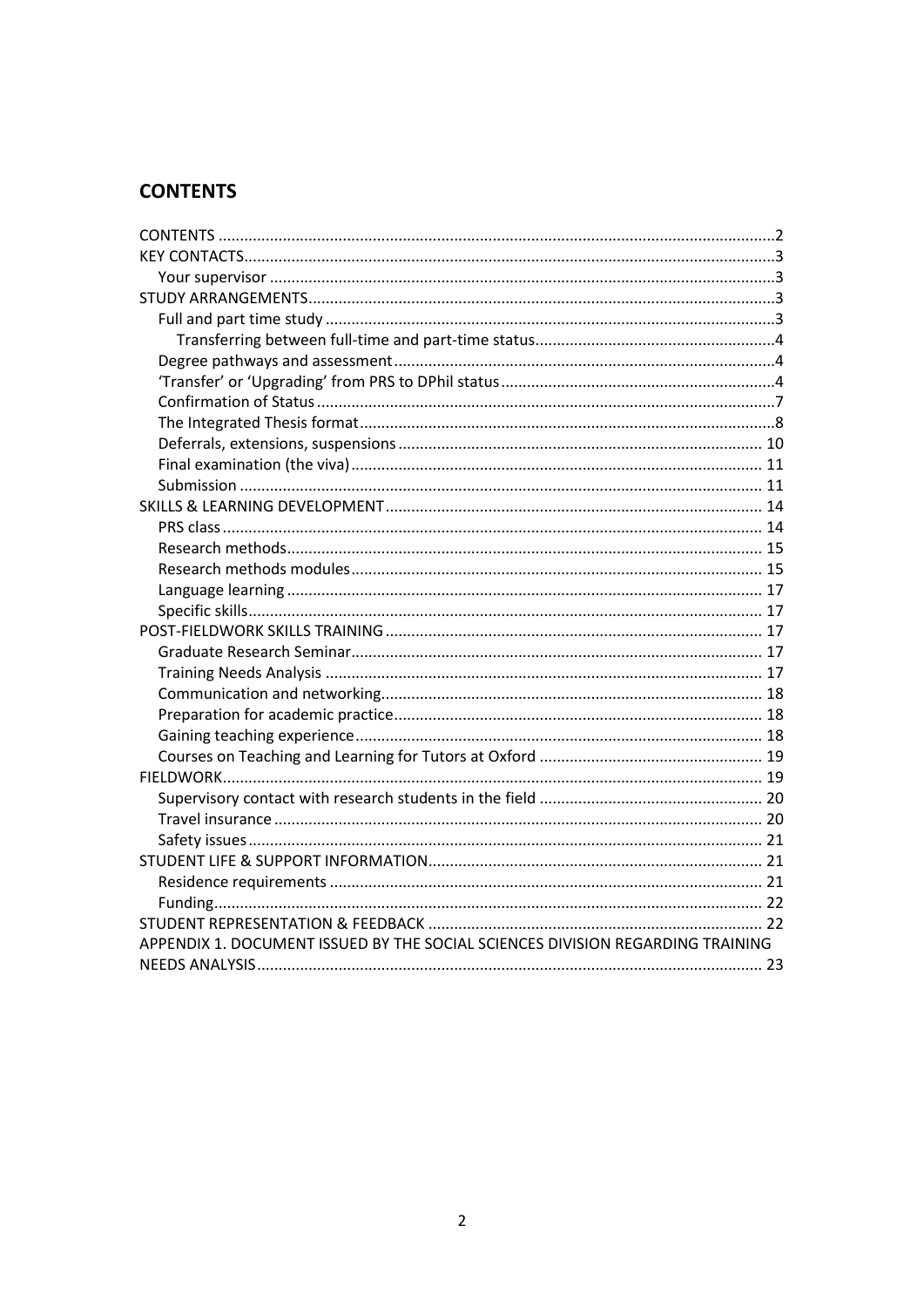# <span id="page-2-0"></span>**KEY CONTACTS**

**Course Director for the DPhil in Anthropology:** Dr Paula Sheppard, paula.sheppar[d@anthro.ox.ac.uk,](mailto:elisabeth.hsu@anthro.ox.ac.uk)

**Course Director for the DPhil in Migration Studies:** Prof. Carlos Vargas Silva, [carlos.vargas-silva@compas.ox.ac.uk,](mailto:carlos.vargas-silva@compas.ox.ac.uk)

**Director of Graduate Studies:** Dr Ramon Sarro, [dgs@anthro.ox.ac.uk](mailto:dgs@anthro.ox.ac.uk)

**Academic Administrator**: Vicky Dean, [vicky.dean@anthro.ox.ac.uk](mailto:vicky.dean@anthro.ox.ac.uk)

**Graduate Courses Administrator:** Mel Goodchild, [Mel.goodchild@anthro.ox.ac.uk](mailto:Mel.goodchild@anthro.ox.ac.uk)

#### <span id="page-2-1"></span>**Your supervisor**

The relationship with your supervisor is important to the success of your studies and you should seek to take responsibility for your side of the relationship from the beginning. You should maintain regular (monthly) contact, at least by email if faceto-face is impossible. This becomes more important for those students working on projects in remote locations. The key point to remember is to keep your supervisor informed of what you are doing and where you are doing it on a regular basis and to raise any problems at an early stage. Your supervisor is not merely a mentor who provides assistance and guidance for your research, but also a source of information and advice on the formal aspects of study and student life more generally.

# <span id="page-2-2"></span>**STUDY ARRANGEMENTS**

# <span id="page-2-3"></span>**Full and part time study**

You will have been admitted to study on either a full-time or part-time basis. The part-time mode of study for a DPhil essentially spreads the research degree over 6-8 years instead of 3-4. Part-time students are equally a part of the academic community in the School from the outset and their attendance of elements of School academic life remains an essential part of the degree. In practice this includes certain specific classes on particular dates, especially in the first year, which correspond to introductory teaching and induction sessions received by all new doctoral students (e.g. Induction, PRS classes and Methods Modules), as well as occasional class presentations on specific dates, and face-to-face meetings with their supervisor (though the latter need be only half as frequent as is the case for full-time students). While part-time students are not required by regulation to be resident in Oxford, they need to be within commutable distance of Oxford when required.

It is important that part-time DPhil students and their supervisors consider the practical issues associated with undertaking fieldwork part-time. There would be nothing in practice to prevent a registered part-time student from doing fieldwork full-time if desired.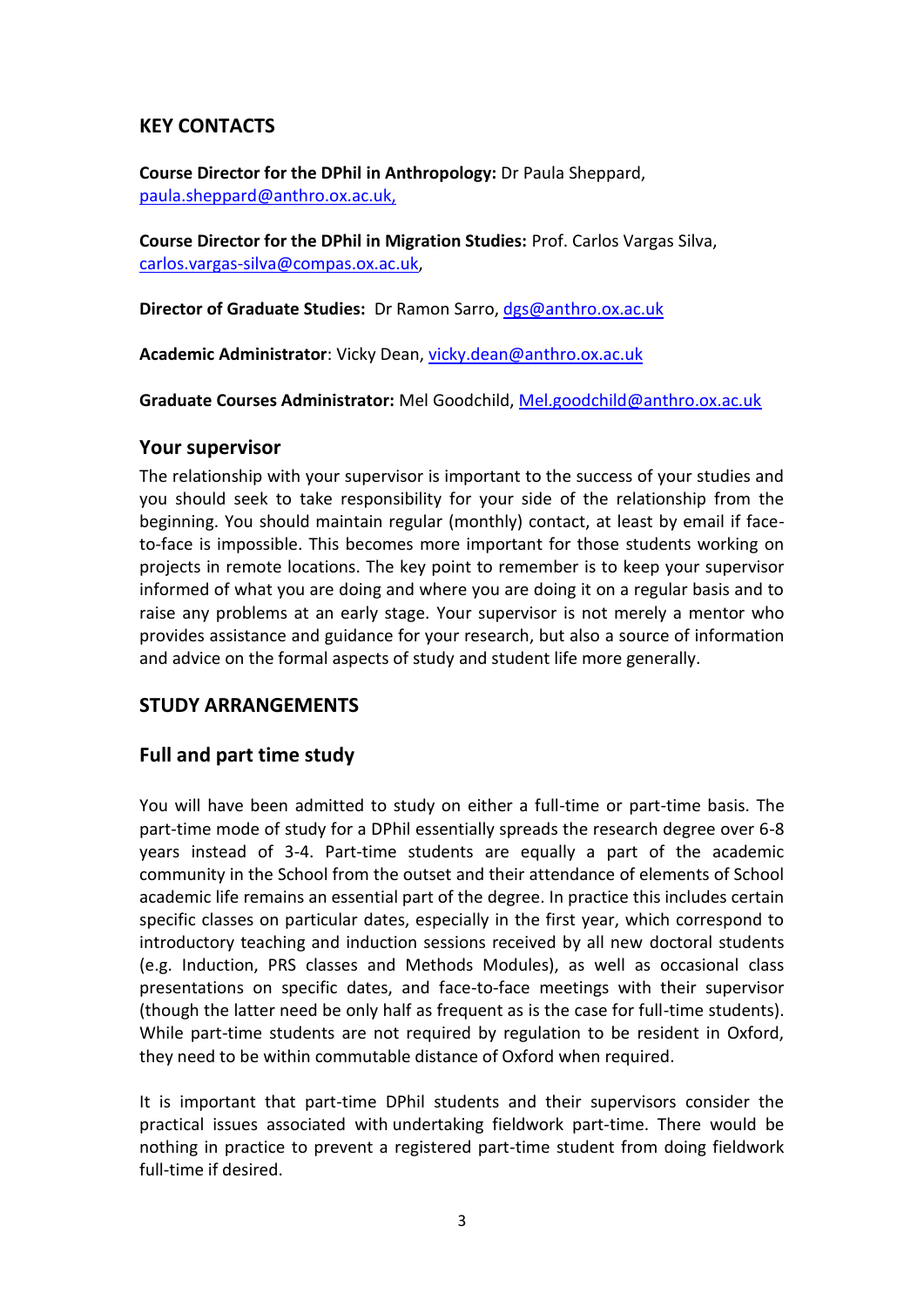The main Graduate Admissions pages for the relevant DPhil include details of the part-time version of the DPhil degree and aspects of the expected timeline for stages of the study process. See [https://www.ox.ac.uk/admissions/graduate/courses.](https://www.ox.ac.uk/admissions/graduate/courses)

#### <span id="page-3-0"></span>*Transferring between full-time and part-time status*

In the course of their studies a student may transfer up to once between part-time and full-time status (either full-time to part-time or *vice versa*) if approved by their supervisor, the School, and their college. Note that some colleges that do admit students to the full-time DPhil do not ordinarily admit students for the part-time version, which is a separate course, so may be unable to accommodate such a transfer (this issue would not arise in transfer from part-time to full-time status). This process requires completion of Form GSO.4: Change of Mode of Study (see the university [Graduate Forms page\)](https://www.ox.ac.uk/students/academic/guidance/graduate/progression), which includes guidance and details on the limitations of its use. Note that such a transfer is considered to be something that occurs under exceptional circumstances, hence the limitations on its use. It cannot be presumed that an application to do so will routinely be approved.

### <span id="page-3-1"></span>**Degree pathways and assessment**

The DPhil examined by thesis and oral examination (viva) only. There are no coursework elements or sat exams, but students must pass at least one and more usually two interim assessments before the final viva (i.e. Transfer of Status and Confirmation of Status, depending on degree and pathway to a doctorate). The final viva, but not these assessments, is a formal examination for which sub fusc (academic dress) is worn. Details of your specific required assessment milestones are given in your Welcome letter.

Oxford operates a standard research degree submission and examination process. Full details can be found [here.](https://www.ox.ac.uk/students/academic/exams/research)

# <span id="page-3-2"></span>**'Transfer' or 'Upgrading' from PRS to DPhil status**

Students in the status of Probationary Research Student (PRS) will spend their first academic year, comprising three 'full terms' (i.e. the eight-week teaching term), on a review of literature relevant to their proposed topic and preparing a substantial piece of work for transferring from PRS to full DPhil status, or in some exceptional cases, or MLitt status. An application form (GSO 2) for the transfer should be completed, and this will include a declaration of the thesis title (see the university [Graduate Forms page\)](https://www.ox.ac.uk/students/academic/guidance/graduate/progression).

Although the University regulations require Transfer of Status not later than four terms after admission as a research student (with two terms of extension allowed 'for good cause'), the special regulations for anthropology expect a student to transfer 'not later than the end of Trinity *full term* after the Michaelmas Term in which they were admitted'. Under these special regulations, deferral for one term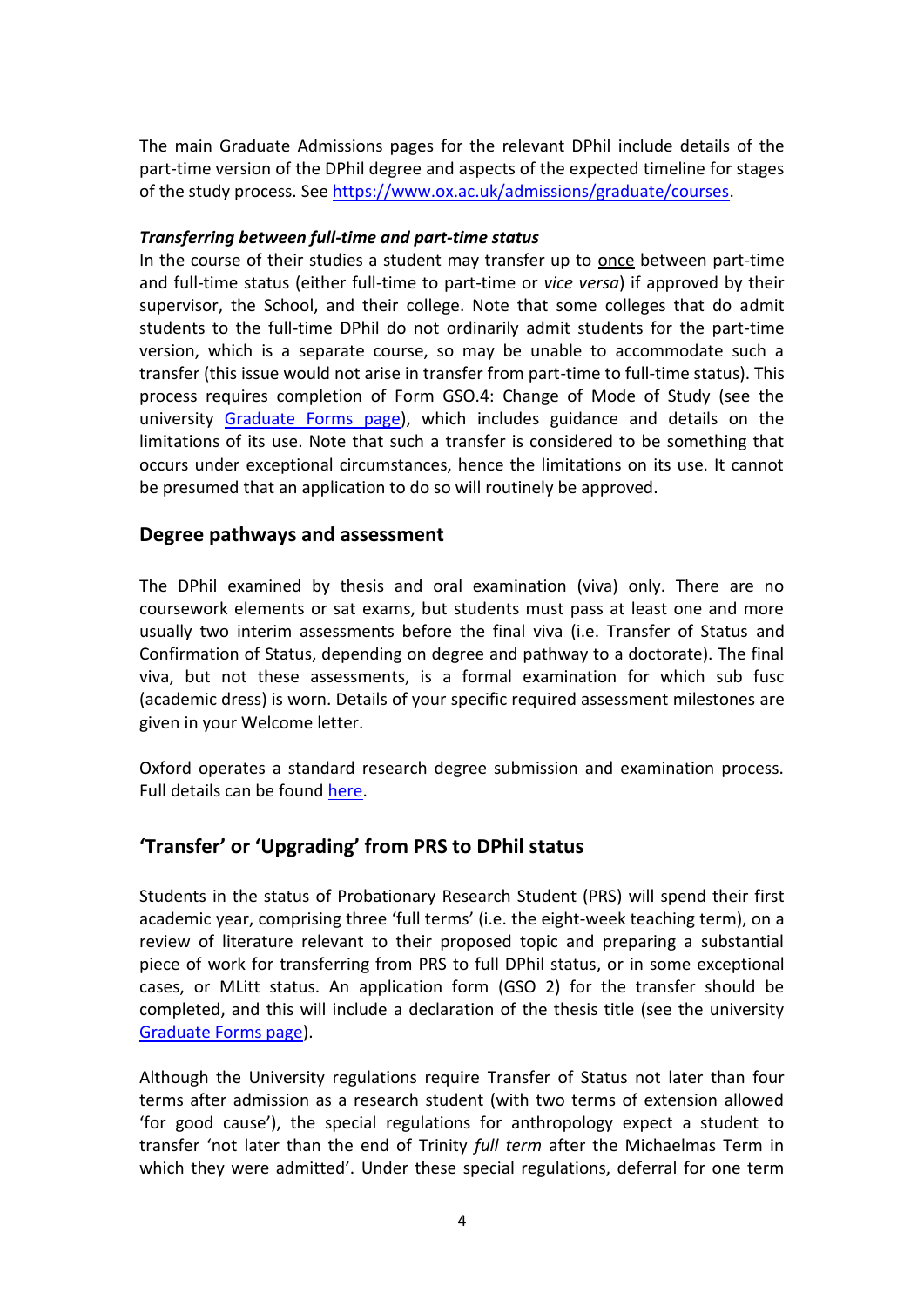(i.e. to the end of the following Michaelmas *full term*) or for a shorter period within the long vacation, may be considered in special cases using form GSO 2b (see the university [Graduate Forms page\)](https://www.ox.ac.uk/students/academic/guidance/graduate/progression), endorsed by the supervisor and sent to the Director of Graduate Studies. In the case of part-time students, all of these durations are doubled, with submission of Transfer of Status documents ordinarily occurring before the end of Trinity Term of the second PRS year. Different arrangements apply to the alternative PRS pathway and to PRS students who exceptionally joined the University in Hilary or Trinity term (consult the Director of Graduate Studies). PRS students will be expected to present their work to the PRS class or a recognized equivalent before being considered for Transfer of Status.

*Note* that the University expects deadlines to refer to the completion of the whole process of Transfer of Status, not to the submission of materials. However, so long as the student keeps to the special regulations for anthropology, and in particular the Trinity term deadline, this provision should be observed automatically.

The Transfer of Status text should be not more than 20,000 words, including notes, but excluding bibliography, glossaries, appendixes etc. It should demonstrate that the student possesses the necessary skills to write a doctoral thesis on the chosen topic. Normally it will fall roughly into two parts: a critical literature survey of work done in the ethnographic region of choice (or intellectual area of research in the case of some non-regional projects), and a critical literature survey of the previous theoretical approaches that have been taken to the subject or topic the student wishes to pursue. An outline of research plans and methods should also be included.

More specifically, the PRS document should introduce the project and explain the student's research plans. In facilitating the Transfer of Status and move to actively undertaking research, the PRS transfer document should:

- a) Introduce the theoretical background
- b) Introduce the place(s) in which the research will occur
	- These (which should not be more than 50% of the document) serve to frame:
- c) The research questions
- d) The materials which must be collected to answer them
- e) The methods used to collect these materials
- f) How these methods will be used during the fieldwork period (i.e. a research timetable)
- g) How the material will be analysed.
- h) feasibility and ethical considerations

The portfolio submitted for the Transfer of Status additionally comprises the submission of 2 pieces of work completed as part of the training in research methods modules, offered in different classes by the School and a completed CUREC (central university research ethics committee) form for the work to be undertaken (this need not however have been approved in advance by the CUREC).

Materials submitted for Transfer of Status are assessed by two assessors, usually internal to the Department and appointed formally by the School's Teaching Committee. The supervisor may not be an assessor. Usually materials are submitted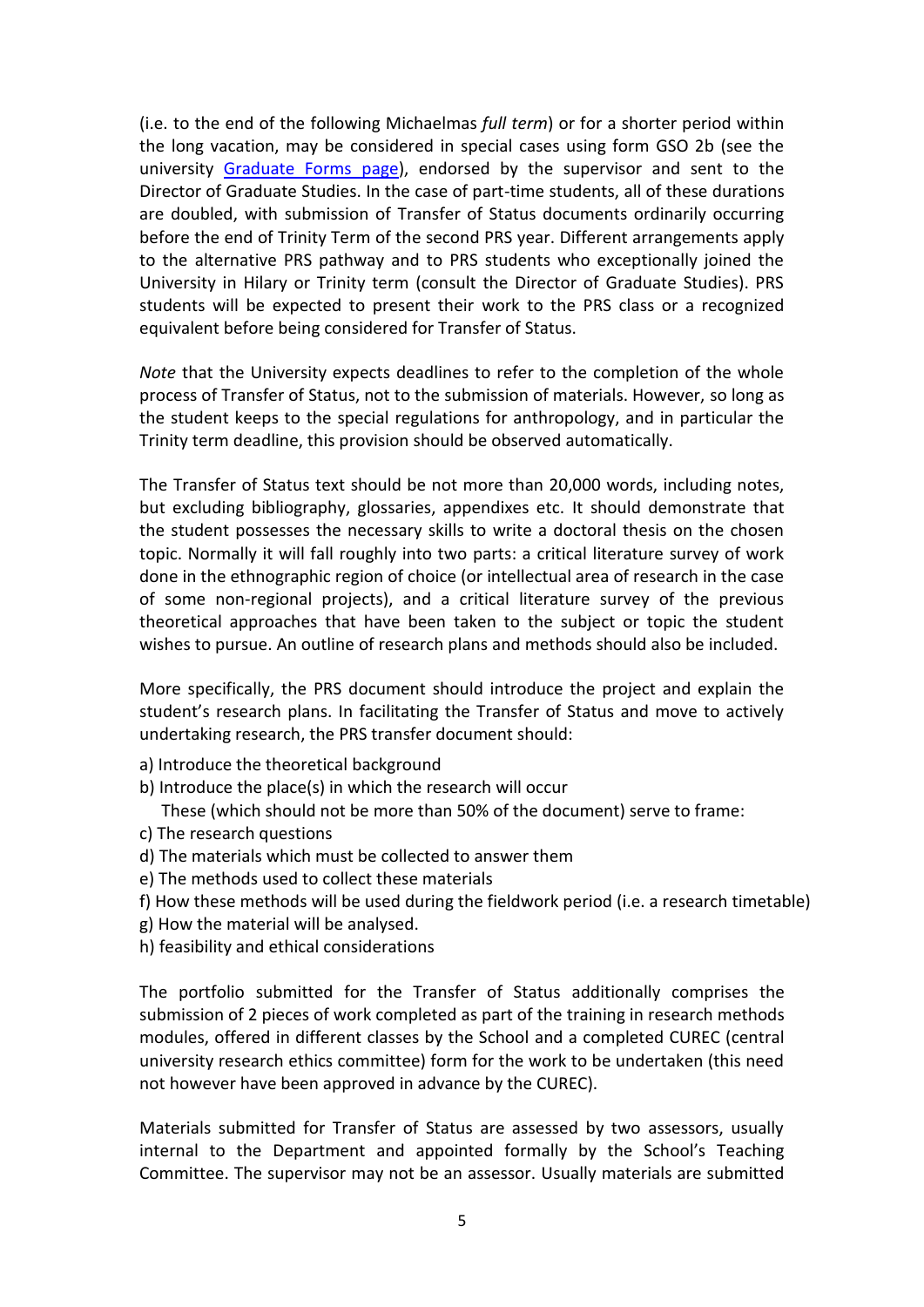by e-mail. The student may consult with the assessors in respect of the place and timing of the interview, but not for any other purpose before the interview itself.

The assessors will read the student's work and conduct an interview before making a recommendation to the Teaching Committee. The interview is not an official examination or viva, and sub fusc is not worn. After the interview, the assessors issue a report, which includes their recommendation. The student should not expect to be given the recommendation by the assessors, as it is still subject to acceptance or rejection by the Teaching Committee. Only when the student has received a letter from the Graduate Studies Office does the decision become formal.

A student's transfer or upgrade text may be referred back by the assessors for further work or clarification. If transfer is not achieved at the first attempt, one further attempt is permitted, and one term's extension automatically granted to facilitate resubmission. A student who has been referred is expected to transfer successfully at the second attempt, otherwise his or her status as a PRS may lapse, or he or she may be required to transfer to the lesser MLitt degree. As an alternative to referral, assessors may ask for more information to be provided or part of the transfer text to be redrafted within a limited period. The interview is an integral part of the assessment, and the student's performance in it may compensate for a weak text.

It is only after successfully transferring to full DPhil-student status that a student will normally be permitted to go to the field or undertake other long-term research. Brief reconnaissance trips during the PRS year may, however, be permitted, preferably out of term time, upon consultation with the supervisor. Any research trip involving the questioning of informants requires prior ethical approval through CUREC, and any trip even without this aspect requires completion of the travel registration process, see [https://www.anthro.ox.ac.uk/safety-fieldwork-and-ethics.](https://www.anthro.ox.ac.uk/safety-fieldwork-and-ethics)

Students who have been accepted for the DPhil or MLitt via the *internal Oxford* MPhil route do not have to write a text for purposes of Transfer of Status (for which their MPhil thesis is an equivalent) or undergo an assessment of this kind, since they already have the status of full research student under one of these degrees.

It is accepted that sometimes conditions encountered in the field may render some or all of the project that was passed at Transfer of Status irrelevant or impossible. Some modifications to the topic and/or its treatment are anyway to be expected as the research proceeds. However, if it proves necessary to radically change either the topic or the field site or both, the supervisor(s) and the DGS should be consulted. In such circumstances, it may be necessary to ask the student to submit a brief outline of the revised research for approval. The student will *not* have to redo the Transfer of Status exercise, but the supervisor(s) and DGS will need to be satisfied that the new research is proper and feasible. (This is in addition to the normal requirement to keep the supervisor(s) informed of the progress of any research.)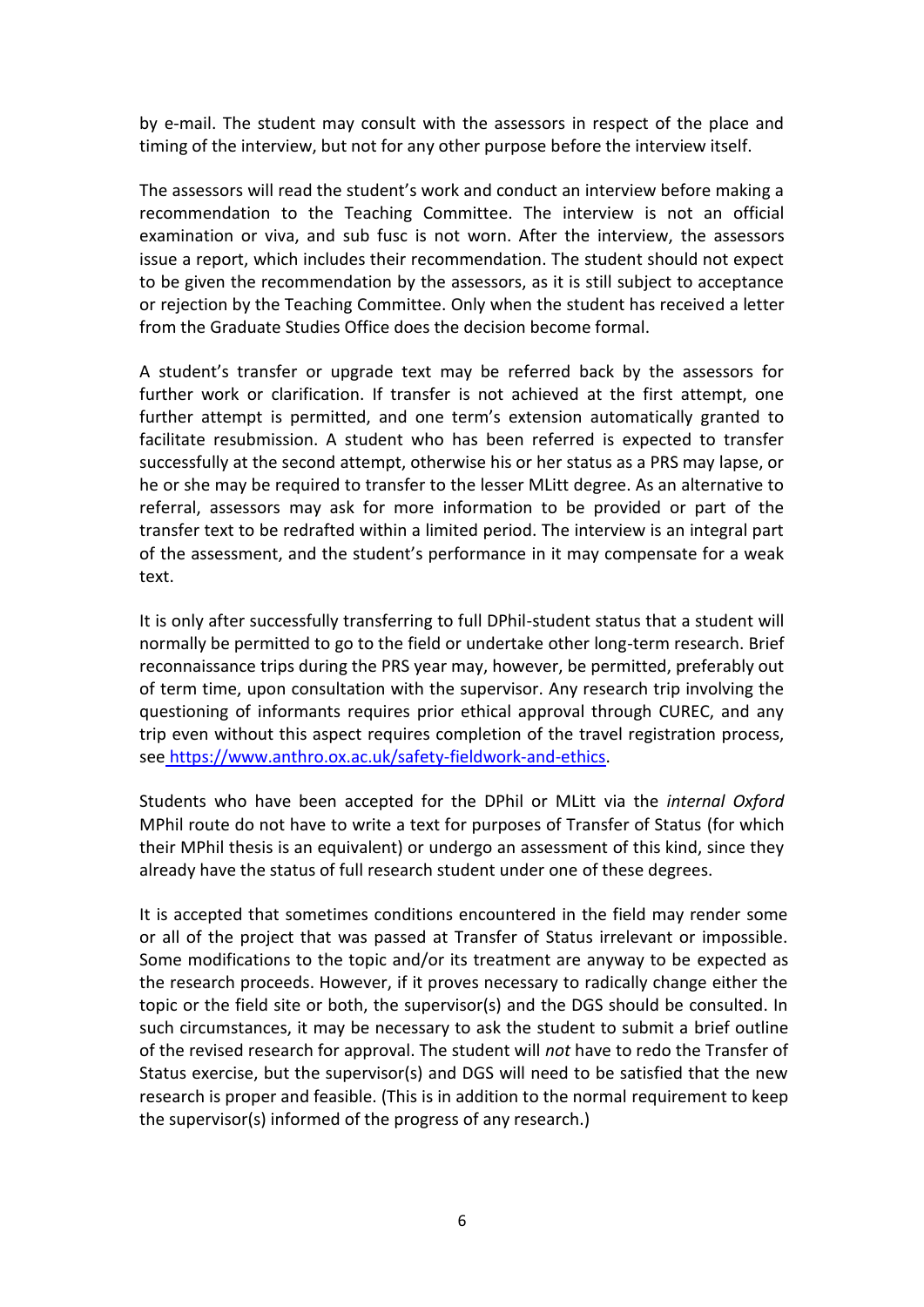### <span id="page-6-0"></span>**Confirmation of Status**

 $\overline{a}$ 

After students have completed the bulk of their original research (usually meaning they have returned from the field), and normally once they have had time to work out the final form of the thesis and have completed draft chapters amounting to something like a third or a half of the thesis, they should apply for Confirmation of [DPhil] Status and complete the appropriate form, GSO 14 (see the university [Graduate Forms page\)](https://www.ox.ac.uk/students/academic/guidance/graduate/progression). There is also an internal form to provide information about when the viva is being held, the materials being submitted, etc.: go to [https://www.anthro.ox.ac.uk/forms,](https://www.anthro.ox.ac.uk/forms) then click *'The Confirmation of Status: Appointment of Assessors form.*' Note that the University expects deadlines to refer to completion of the whole process, not just submission of materials<sup>1</sup>; though deadlines for this purpose include the whole of the following vacation and not just the eight-week teaching term. Take this into account in planning when to submit: for example, submitting at the end of the eight-week teaching term should still leave time for the assessment to take place in the ensuing vacation. This, of course, depends on the availability of your chosen assessors.

For PRS-route students, application should be made not earlier than the sixth term after admission as a doctoral student, nor later than the ninth term<sup>2</sup>. In the case of Oxford MPhil-DPhil transferees, confirmation should be sought not earlier than the third term after admission as a doctoral student, nor later than the sixth term<sup>3</sup> <sup>4</sup>. However, the Teaching Committee or Director of Graduate Studies can allow any student to defer submission for up to three terms in exceptional cases (usually a term at a time) using form GSO 14b (NB: extensions are not appropriate for this purpose, but only to extend the so-called 'candidature date', i.e. the date by which the student should submit the final thesis; use form GSO 15 for this. Sometimes both an extension and a deferral of confirmation must be applied for simultaneously). For both forms see the university [Graduate Forms page.](https://www.ox.ac.uk/students/academic/guidance/graduate/progression) DPhil students will be expected to present their work to the Work in Progress class<sup>5</sup> before being considered for Confirmation of Status.

The purpose of the Confirmation of Status exercise is to gauge whether the student is on course for a successful examination of the whole thesis, *though passing the former is no guarantee of success in the latter*. As with Transfer of Status, the Confirmation of Status takes the form of an assessment by two, normally internal

<sup>&</sup>lt;sup>1</sup> The deadlines referred to on official forms are typically those that apply to full-time research students. Unless otherwise noted in guidance for part-time students, these are doubled when applied to part-time study.

 $2$  In the case of part-time students not earlier than the 12<sup>th</sup> term after admission as a doctoral student nor later than the 18<sup>th</sup> term.

<sup>&</sup>lt;sup>3</sup> The reason for this difference is that for MPhil-route students the second year of their MPhil degree is their preparatory year, whereas for MSc students it is the PRS year, a year when, unlike second-year MPhil students, they already have doctoral-student status, though it is provisional.

<sup>4</sup> For those students transferring from the MPhil to part-time DPhil study application should be made not earlier than the sixth term after admission as a doctoral student, nor later than the  $12<sup>th</sup>$  term. <sup>5</sup> Or an agreed equivalent, e.g. in the case of CEA students.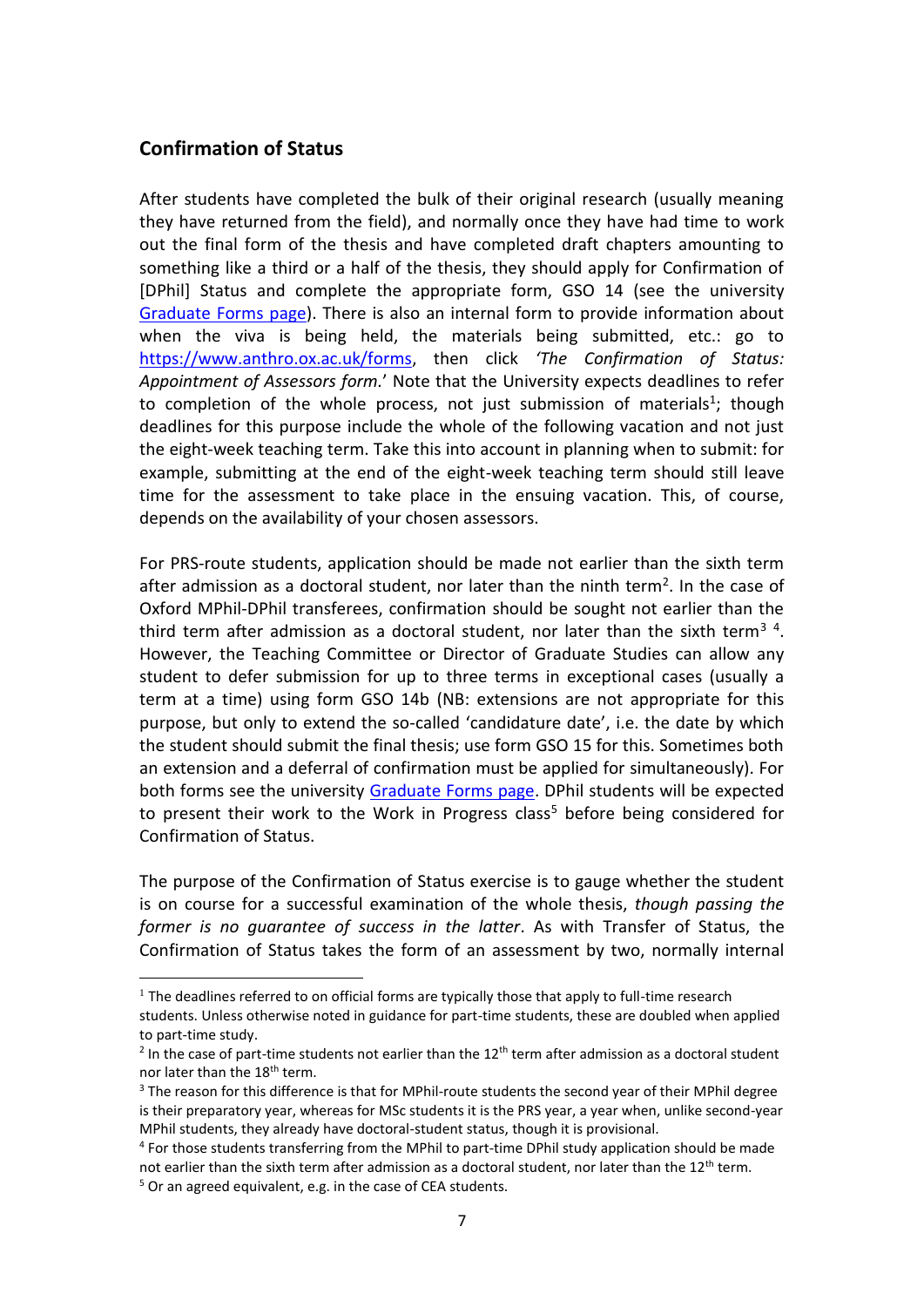members of the academic staff chosen on the basis of consultations between the student and supervisor. Sometimes an assessor is drawn from another department in the University, though rarely from outside it. The supervisor may not be an assessor. The student may consult with the assessors to set a place and time for the assessment interview, but should not approach them for any other reason connected with the confirmation process. As with Transfer of Status, assessment involves an interview rather than a formal viva, and sub fusc is not worn.

Consult the *[Examination Regulations](https://examregs.admin.ox.ac.uk/)* for details of the submission requirements.

The assessors receive materials for assessment from the candidate and subsequently conduct an interview with him or her. They then draw up a report making a recommendation to the Teaching Committee through the Director of Graduate Studies. As with Transfer of Status, materials may be submitted directly to assessors usually by e-mail. And as with Transfer of Status also, the assessors merely give a recommendation to the Teaching Committee (which may reject or vary it) and are under no obligation to give it to the student. Formally this is only done by letter from the Graduate Studies Office.

As well as recommending a pass, assessors may refer the texts submitted for assessment back to the student for further work or clarification. Students whose first attempt to achieve confirmation is unsuccessful may make a second attempt, but if that too is unsuccessful, they may be required to transfer to the MLitt degree, depending on a decision by the Teaching Committee. This would mean that they will no longer be eligible for the degree of DPhil.

Once students have been confirmed in their DPhil status, they may, according to university regulations, proceed to submission of their theses.

# <span id="page-7-0"></span>**The Integrated Thesis format**

As an alternative to producing a thesis in the monograph format, candidates for a DPhil in Anthropology and DPhil in Migration Studies may present their work in the integrated format. In this format, the doctoral thesis comprises a series of chapters, each of which is broadly equivalent to a paper of publishable standard suitable for submission to a refereed journal or edited volume in the relevant field of research.

One or more of the papers thus submitted may, but need not, have already been published or accepted for publication, or be under consideration for publication. Any such collection of papers may, but need not, include or be accompanied by additional text not published, accepted for publication, or under consideration for publication, covering other aspects of the work. For example, the thesis chapter may be longer than the published paper, due to journal article formatting or length restrictions. Alternatively, a chapter may be included in the thesis to present work that is integral to the doctoral research project, but which is not suitable for publication *per se* (e.g. comprising only preliminary results). In any case, the scope of the work presented in the thesis overall must be equivalent to what would normally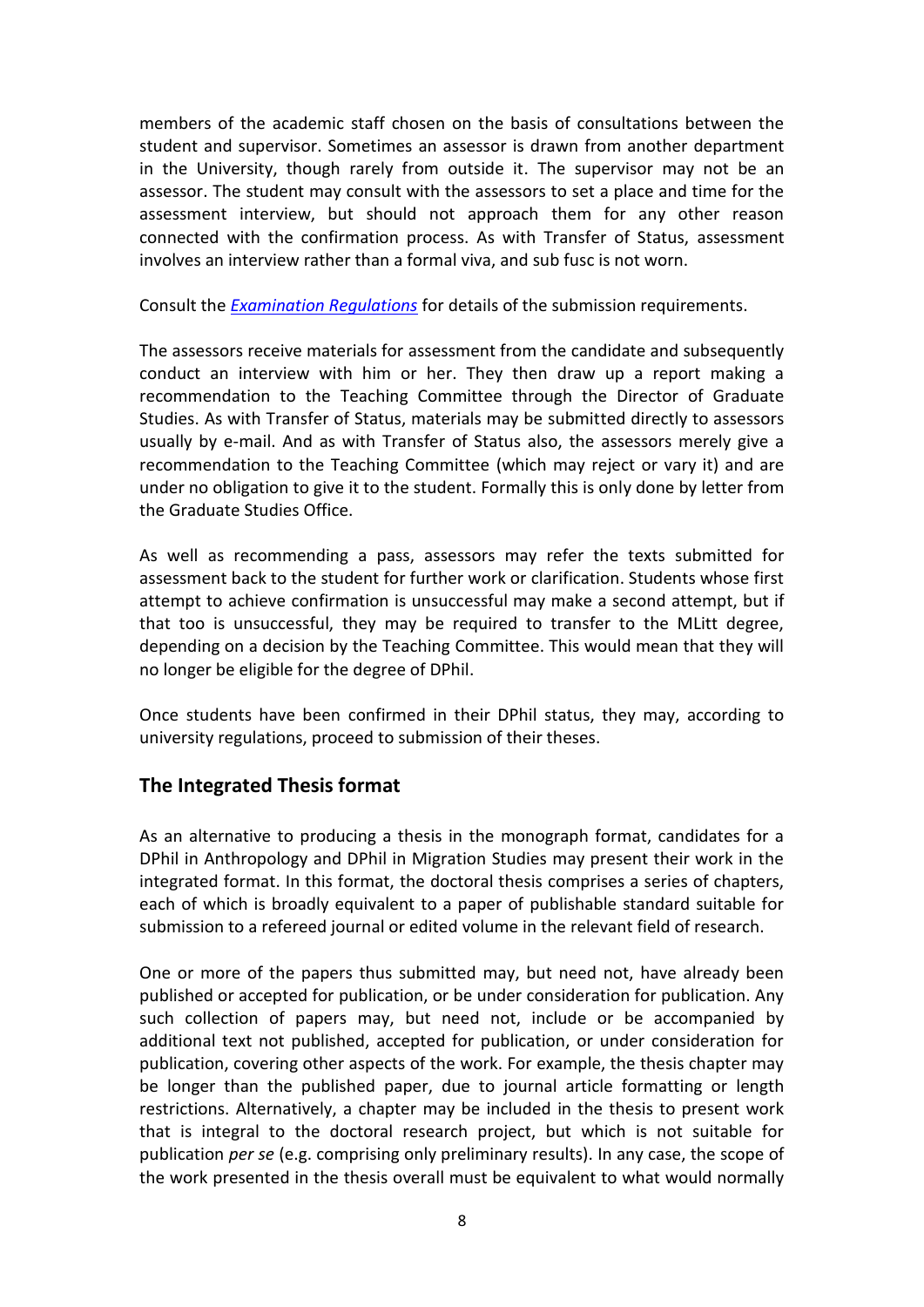be acceptable for a doctoral thesis in the monograph format.

The thesis must include an introduction and a conclusion to the entire work, together with a literature survey and a statement outlining how the chapters are integrated as a complete text. The work thus presented must constitute a thematically coherent whole of the sort normally expected of a doctoral thesis in the monograph format. Chapters can be cross-referenced as appropriate to obviate excessive repetition. Any papers already published or accepted for publication, or under consideration for publication, must be included in their most recent version as an appendix to the thesis (e.g. the typeset version prepared by the journal for a paper published or in press), subject to resolution of issues of copyright.

The thesis must be bound together as a single document, following the formatting guidelines specified in the examination regulations for the monograph format. A statement listing any papers published or accepted for publication, or under consideration for publication, linked to the work presented in the thesis is to be included as front matter, outlining the candidate's contributions to collaborative efforts. The standard total word limit of 100K applies, subject to the usual procedures whereby this requirement may be waived.

All the work submitted must have been produced during, and based on research in connection with, the DPhil programme, including, if applicable, work produced as an MPhil or MSc (by Research) student in the University of Oxford which is directly connected to the subject matter of the DPhil research. Papers produced prior to or subsequent to this period are not admissible for this purpose.

Candidates for a doctorate in anthropology or migration studies who wish to proceed by this route should elect to do so before Confirmation of Status is attempted. They must make their decision in consultation with their supervisor(s) in the first instance. In exceptional circumstances, and not without cause, the supervisor(s) may veto a student's decision to proceed by this route, subject to approval by the Director of Graduate Studies. Ultimately, it is the responsibility of the supervisor(s) to ensure that the student present work in the format best suited to the doctoral research project and in line with disciplinary standards.

Students should be aware that the acceptance of a paper for publication does not of itself mean that the paper is of sufficient quality or appropriate content to include in the thesis.

Where the candidate proceeds by this route, the assessors for purposes of Confirmation of Status will be expected to satisfy themselves that the proposed scope and structure of the work is likely to attain the level of thematic organization, coherence, and consistency that is expected of a doctoral thesis. They need not be shown all the chapters, but must be shown at the minimum one sample chapter, together with the introduction to the entire work and the statements mentioned in Section 1, above outlining (i) how the chapters are integrated as a complete text and (ii) the extent of the candidate's contributions to collaborative efforts. These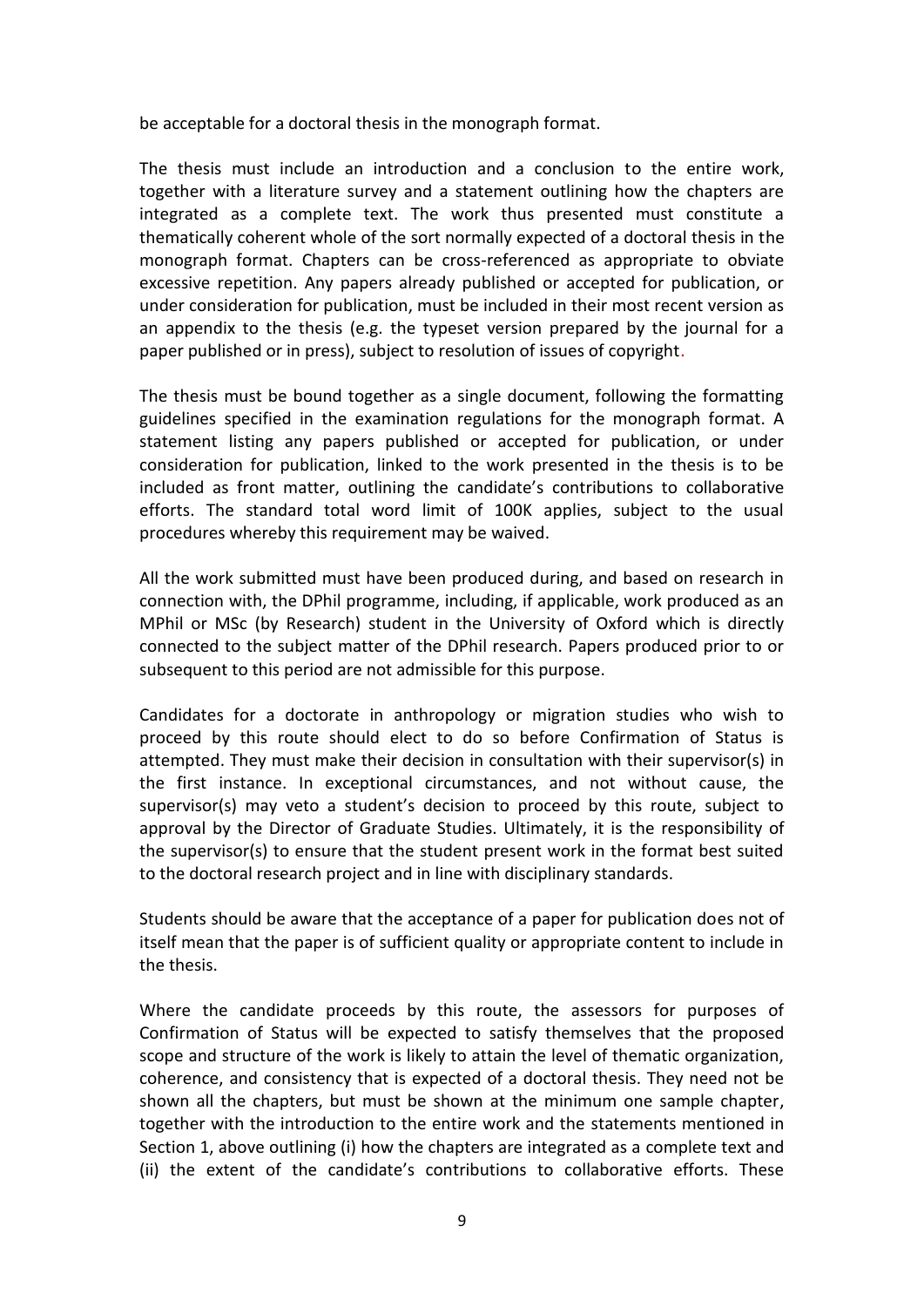materials will substitute for the outline of the whole thesis otherwise required for purposes of Confirmation of Status.

If the thesis is to include collaborative work (Section 3, below), the candidate must provide a statement of permission from collaborators to include the work in the thesis, with each collaborator confirming the extent of the candidate's contribution. This statement is to be submitted as a separate document, together with other materials required for Confirmation of Status.

If, having elected to pursue the integrated thesis format, the student wishes to revert to the monograph format, he or she may apply to do so, with his or her supervisor's approval, by direct application to the Director of Graduate Studies, giving his or her reasons.

In the case of work presented in the thesis that is the product of collaborative effort, Confirmation assessors and final examiners will need to satisfy themselves that the candidate is responsible for the majority contribution to the work, in terms of intellectual development, practical implementation, and writing up.

To this end:

- as mentioned in Section 1, above, a statement must be included as front matter to the Confirmation of Status document and to the thesis, listing any papers published or accepted for publication, or under consideration for publication, linked to the work (to be) presented in the thesis, outlining the candidate's contributions to collaborative efforts;
- as mentioned in Section 2, above, a statement of permission from collaborators to include the work must be submitted as a separate document at Confirmation of Status.

Any papers published or accepted for publication, or under consideration for publication, linked to the work presented in the thesis, but to which the candidate did not make the majority contribution in terms of intellectual development, practical implementation, and writing up, may, but need not, be listed in the statement and presented as an appendix to the thesis. However, such work will not be considered as the candidate's own, nor assessed in these terms, for the purpose of award of the doctorate.

### <span id="page-9-0"></span>**Deferrals, extensions, suspensions**

While the School does not encourage students to defer transferring or confirming status, to extend their studies generally beyond the initial deadline, or to suspend their status temporarily without good reason, such actions are permitted. The School recognises that they may have to be taken for a variety of circumstances, especially given the specific conditions of anthropological research. Such actions require forms to be filled in and signed by the appropriate authorities, including finally the Director of Graduate Studies or his or her delegate or substitute in the capacity of Chair of the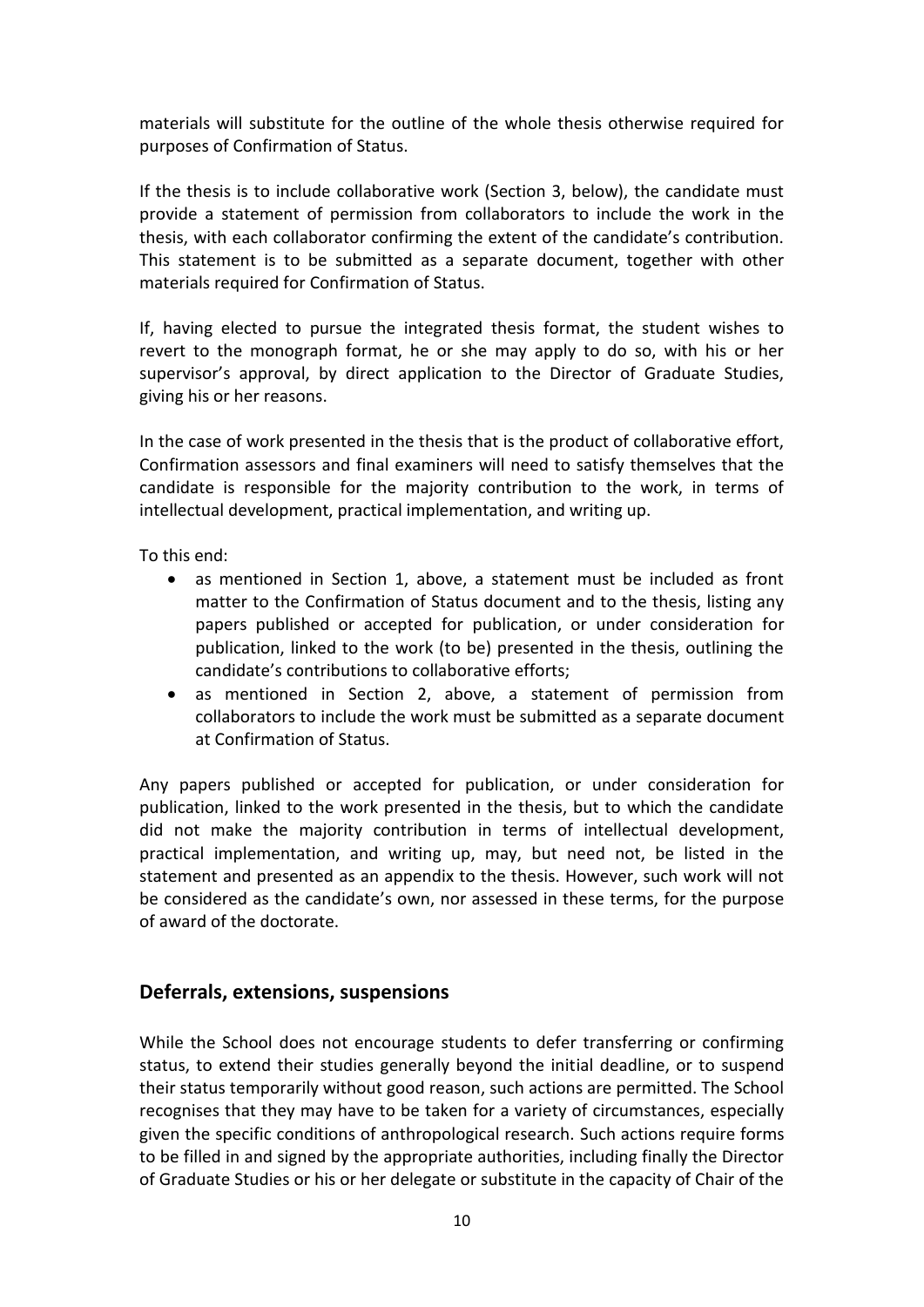Teaching Committee. While such requests will always be considered sympathetically, there is no automatic right to have them approved. University regulations apply in all cases.

# <span id="page-10-0"></span>**Final examination (the viva)**

Full details of research degree examinations appear on the university's dedicated page at [https://www.ox.ac.uk/students/academic/exams/research.](https://www.ox.ac.uk/students/academic/exams/research) NOTE that from Monday Wk 1 MT2020 onwards (regardless of the date of the start of study), theses may only be submitted electronically; there will be no printing and binding required. The process is detailed on the above page and briefly outlined below.

Supervisors will discuss with the student the names of possible examiners for the thesis. The student then submits the appropriate form (GSO 3), which is submitted electronically to the Graduate Studies Office (see the university [Graduate Forms](https://www.ox.ac.uk/students/academic/guidance/graduate/progression)  [page\)](https://www.ox.ac.uk/students/academic/guidance/graduate/progression). This form sets in motion the formal appointment of examiners, normally one internal, one external to the University (occasionally two external examiners are appointed, in which case an internal moderator may be appointed to monitor the examination process but not take part in it). Reserve examiners should be named on the form if possible, as well as those who are actually expected to act. The form also has a section declaring any change of title that is required and that has not already been made via form GSO 6. The length of the thesis in words and the exact latest submission date also have to be declared on the form. The thesis does not have to be submitted with the form, but a declaration has to be made on the form as to when it was submitted or will be submitted.

Doctoral and MLitt vivas should be held in Oxford. Permission may also be given for a remote viva to be held, the absent party being the external examiner only, not the student. Students should not submit theses for either initial or subsequent examination direct to examiners in any form, but only through the Examination Schools. Theses may be returned directly to the internal examiner for checking if only minor corrections have been required (and have been made).

# <span id="page-10-1"></span>**Submission**

Details regarding submission of the DPhil thesis are available on the Research Examinations page a[t https://www.ox.ac.uk/students/academic/exams/research.](https://www.ox.ac.uk/students/academic/exams/research)

After the submission of the thesis and abstract, the examiners notify the student of the date of the oral examination; all other communications between candidates and examiners must be conducted through the Director of Graduate Studies. Candidates may in certain circumstances (if, for example, they are about to take up full-time employment overseas) ask to be given an early examination via form GSO 16 (see the university [Graduate Forms page\)](https://www.ox.ac.uk/students/academic/guidance/graduate/progression); whether such requests can be met will, of course, depend upon the commitments of examiners and the amount of warning they are given.

In the oral examination, apart from asking you about specific points in the thesis, as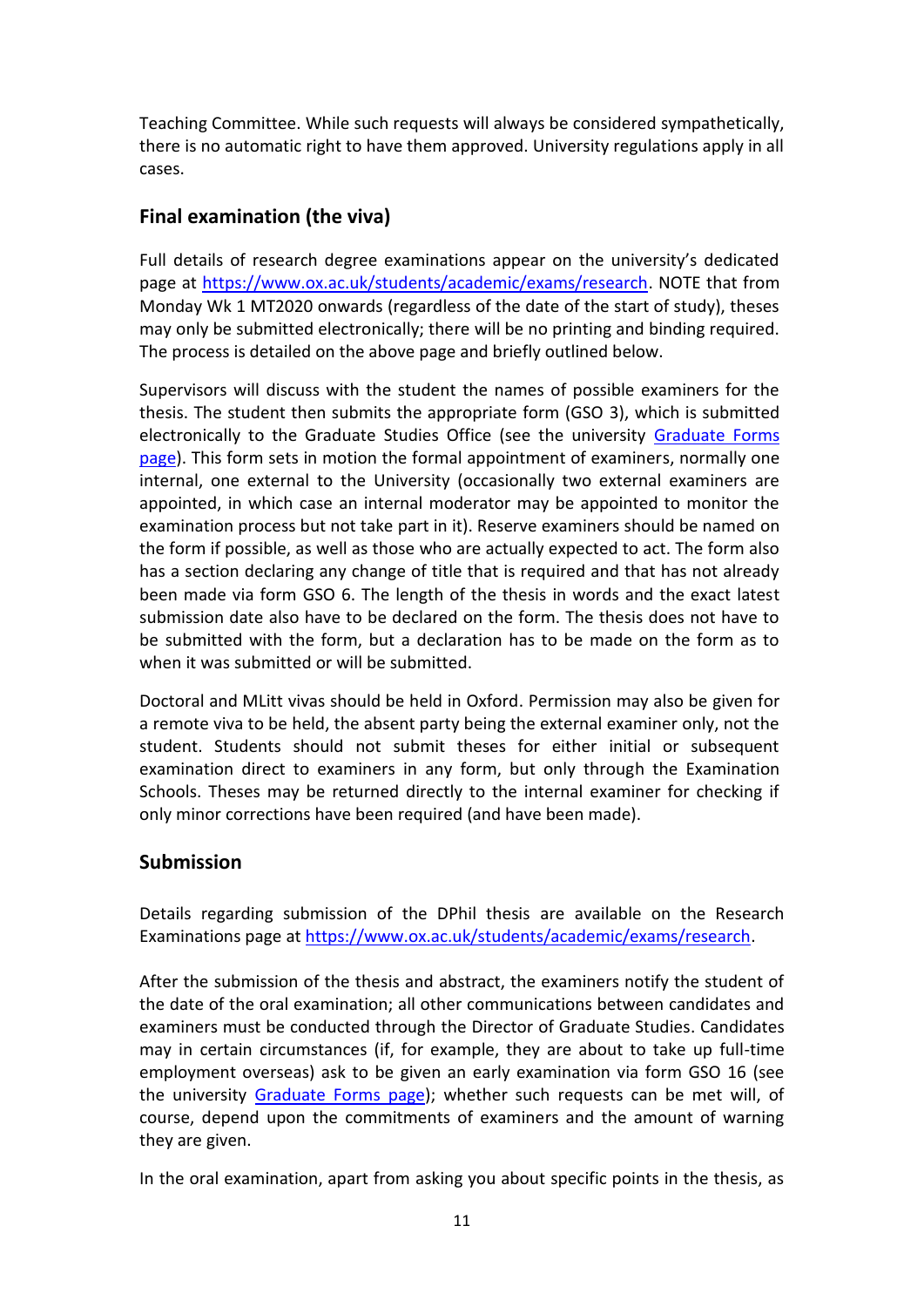already noted the examiners are required to ascertain that you have a good general knowledge of the particular field of learning in which the subject of your thesis lies and satisfy the other conditions listed above. You are entitled to be given sufficient opportunity to reply to the points they raise. You are strongly advised to bring a copy of your thesis with you to the oral examination. As for all formal examinations, candidates must wear sub fusc, as does the internal examiner.

Formal notification is by letter from the Graduate Studies Office. Examiners are not supposed to convey their recommendation to a student directly though lists of 'minor corrections' may be given in the viva itself.

The three most common recommendations examiners make are either:

- i) the award of the DPhil (with or without 'minor corrections')
- ii) major corrections (see further below)
- iii) a referral of some sort, usually referral back for the DPhil, though occasionally for the MLitt only, if the examiners are satisfied that the thesis cannot be revised to DPhil standard under any circumstances.

'Referral' here means a requirement for further work or revision, followed by reexamination. Other possible recommendations (progressively less favourable) are:

- iv) a choice between *award* of the MLitt as the thesis stands or *referral back* for resubmission for the DPhil as the student chooses, if the examiners think the thesis is of the former standard but not yet of the latter, though it might become of DPhil standard if revised
- v) a referral back for revision for either degree as the student chooses, if the examiners do not think the thesis as it stands is of sufficient standard for either, but may become so after revision
- vi) fail (not permitted without an initial referral, i.e. not at the first viva).

Clearly a thesis submitted for the MLitt degree cannot be awarded a DPhil (though the reverse is possible), but it may be referred back to the student for further work, as well as passed with or without minor corrections. A thesis originally submitted for the DPhil which is subsequently used to supplicate for the MLitt degree need not be reduced in its word count.

Any minor corrections the examiners require should be made within one month of the viva<sup>6</sup>, it being possible to apply for a further month via form GSO 18. Minor corrections are those that do not require the consideration of the examiners on intellectual grounds (they are rather of the nature of typographical and other minor errors), and the internal examiner checks them alone without having to meet the student or consult the external examiner.

The option of 'major corrections', also available to examiners, is intermediate between minor corrections and a full referral. Major corrections should obviously be

 $\overline{a}$ 

<sup>6</sup> Within two months in the case of part-time students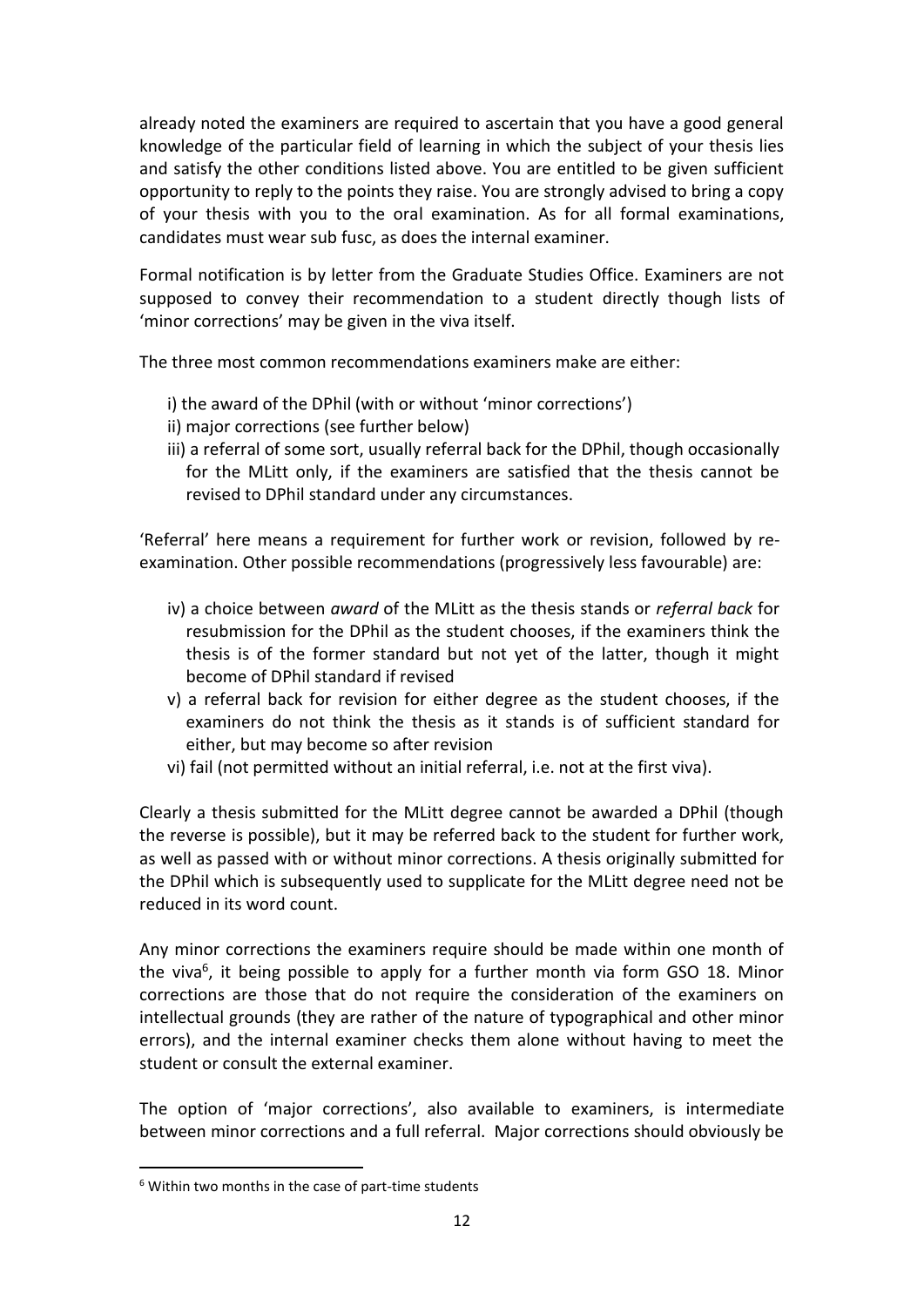more substantial than the correction of simple errors that constitutes minor corrections, but should not be sufficient to justify a referral; they should also be 1) capable of completion within six months<sup>7</sup>, with there being an extension of three months allowed; and 2) signed off by both examiners, with or without the imposition of minor corrections at this stage in addition. A further viva may or may not be required, depending chiefly on whether or not the examiners feel another batch of major corrections is needed. The School's Teaching Committee, in reviewing any recommendation of major corrections, may accept or reject the recommendation, in the latter case asking the examiners to review it.

If the thesis is referred for resubmission, the candidate will be given two years to revise and re-submit it. A fee is payable on resubmission. A detailed list of requirements for revision should be provided by the examiners as soon as possible after the examination. Upon resubmission the student should submit a report of no more than 1000 words outlining the changes that have been made to the thesis in response to the examiners' original report. The examiners need not hold another viva, provided they are satisfied that the resubmitted thesis deserves the award of the DPhil without one, otherwise they must do so before making their final recommendation, including to fail the thesis outright. Further details concerning the DPhil examination procedure and duties of the examiners may be found in the *Examination Regulations.* 

If a thesis is referred, for the subsequent examination the candidate may choose alternative examiners, who would normally, however, receive a copy of the first examiners' report (though the candidate may appeal to the Proctors against this last provision). The first examiners are under no obligation to act in any subsequent examination. The academic judgement of examiners and assessors is considered sacrosanct. Claims against their decisions can only be made on procedural grounds, normally to the proctors through the student's college. Careful consideration should be given to changing examiners, as a fresh team may well uncover fresh problems.

Although a copy of all theses is required to be deposited in the Bodleian library, a student may elect to restrict access to a thesis for a period, normally of up to five years (e.g. if it contains sensitive information), though after that time an application may be made that this be prolonged (NB: no reminder will be sent that the period of restriction is coming to an end, so students should keep account of this themselves). The Social Sciences Division in any case imposes a default embargo of three years on ORA submissions, though the student may apply for this to be waived, e.g. to satisfy research council conditions on the rapid dissemination of results. See <https://www.bodleian.ox.ac.uk/ora> for further guidance on this matter.

For guidance on correct citation formatting please see SAME Graduate Studies Handbook</u>, Appendix 3.

 $\overline{a}$ 

 $7$  Within 12 months in the case of part-time students.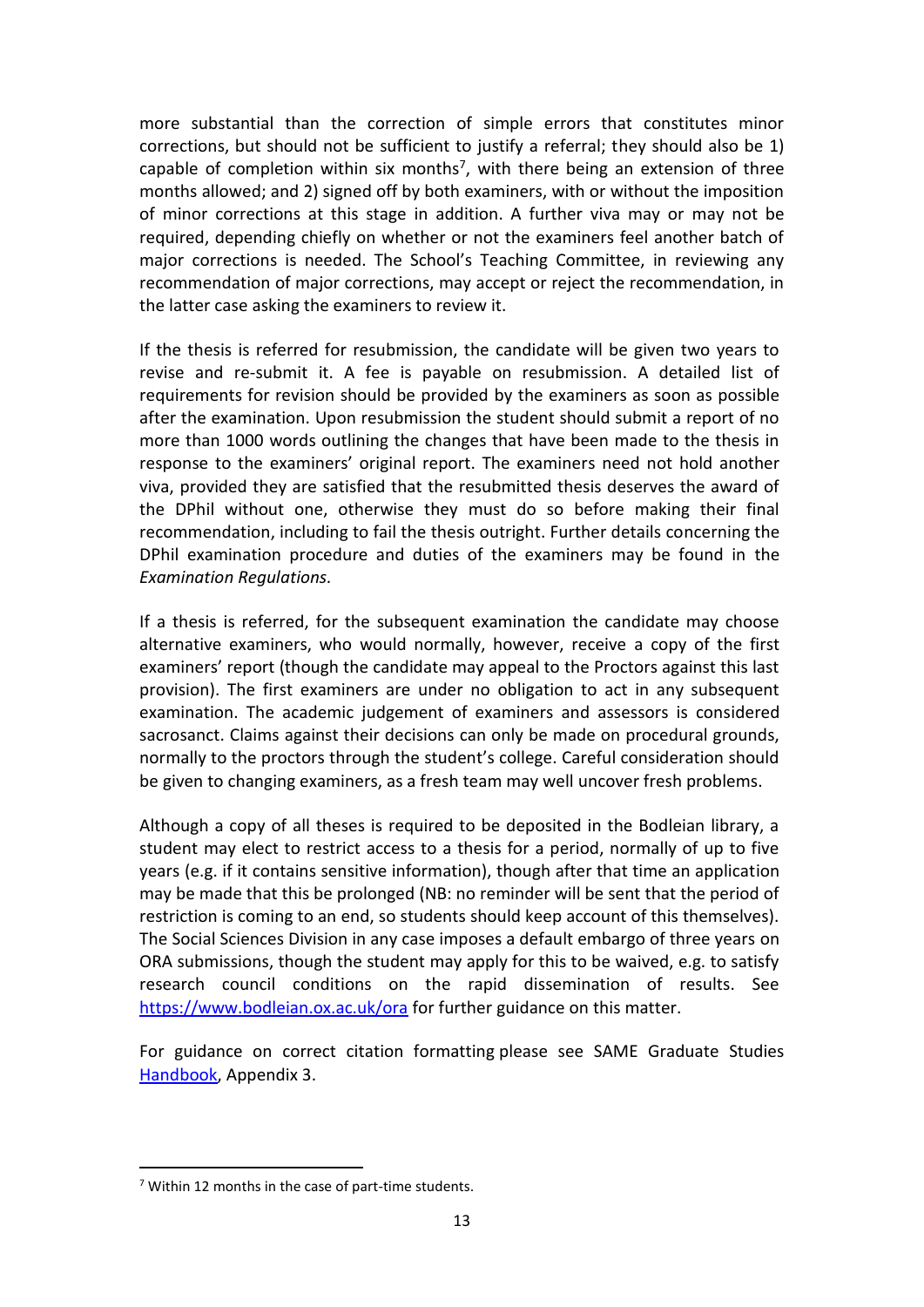# <span id="page-13-0"></span>**SKILLS & LEARNING DEVELOPMENT**

In general in anthropology, training needs become relevant to consider at two stages in particular: 1) at the start of a project (i.e. pre-fieldwork); and 2) when writing up the thesis (post-fieldwork). Once the student goes to the field, he or she should have received sufficient training already through the School's courses put on for that purpose (with the possible exception of acquiring the appropriate language), and in any case the student's absence will usually make further training in Oxford unfeasible, unless electronically. Note also that the Training Needs Analysis form only provides for three years of recording training needs (six in the case of part-time students), though that does not, of course, rule out the student seeking further training after that time if appropriate.

Unless it is desired to give more details, the words 'standard internal departmental training' can be entered on the form to record the sorts of internal training listed above. The 'approval' part of the form should be used to show other departments that any of the School's students who are seeking training there have the School's approval to do so, as required by the online enrolment system. Any training undertaken should be appropriate and support the research project, but not be so extensive that it interferes with its progress or completion.

Attention is also drawn to the wide range of methods, training etc. courses offered under the umbrella of the **Doctoral Training Partnership** (DTP) of the Social Sciences Division (SSD); see [http://researchtraining.socsci.ox.ac.uk/.](http://researchtraining.socsci.ox.ac.uk/) These are not solely for anthropologists but for social sciences students generally, may therefore take place outside the School, and may consist of anything from a full term or year course to a one-day or half-day workshop. Your supervisor's permission is normally required (obtained electronically) for you to take part in any of these courses. They may cover not only methods of research in the narrow sense but also, e.g., presenting and networking at conferences, obtaining transferable skills, facing dangers in fieldwork, managing post-doctoral career development, etc.

### <span id="page-13-1"></span>**PRS class**

The PRS class is co-convened weekly on Mondays,  $11$  am  $-1$  pm, by Dr Ramon Sarro and Prof. David Zeitlyn. If there are any questions, either can be contacted on email: [david.zeitlyn@anthro.ox.ac.uk](mailto:david.zeitlyn@anthro.ox.ac.uk) or [dgs@anthro.ox.ac.uk](mailto:dgs@anthro.ox.ac.uk)

Each Probationary Research Student (PRS) is expected to make a presentation in this weekly PRS writing class, and attend it throughout Michaelmas, Hilary and Trinity term until all current PRS have presented. All PRS are expected to attend this class weekly, even if the topic of the presentation only tangentially relates to theirs.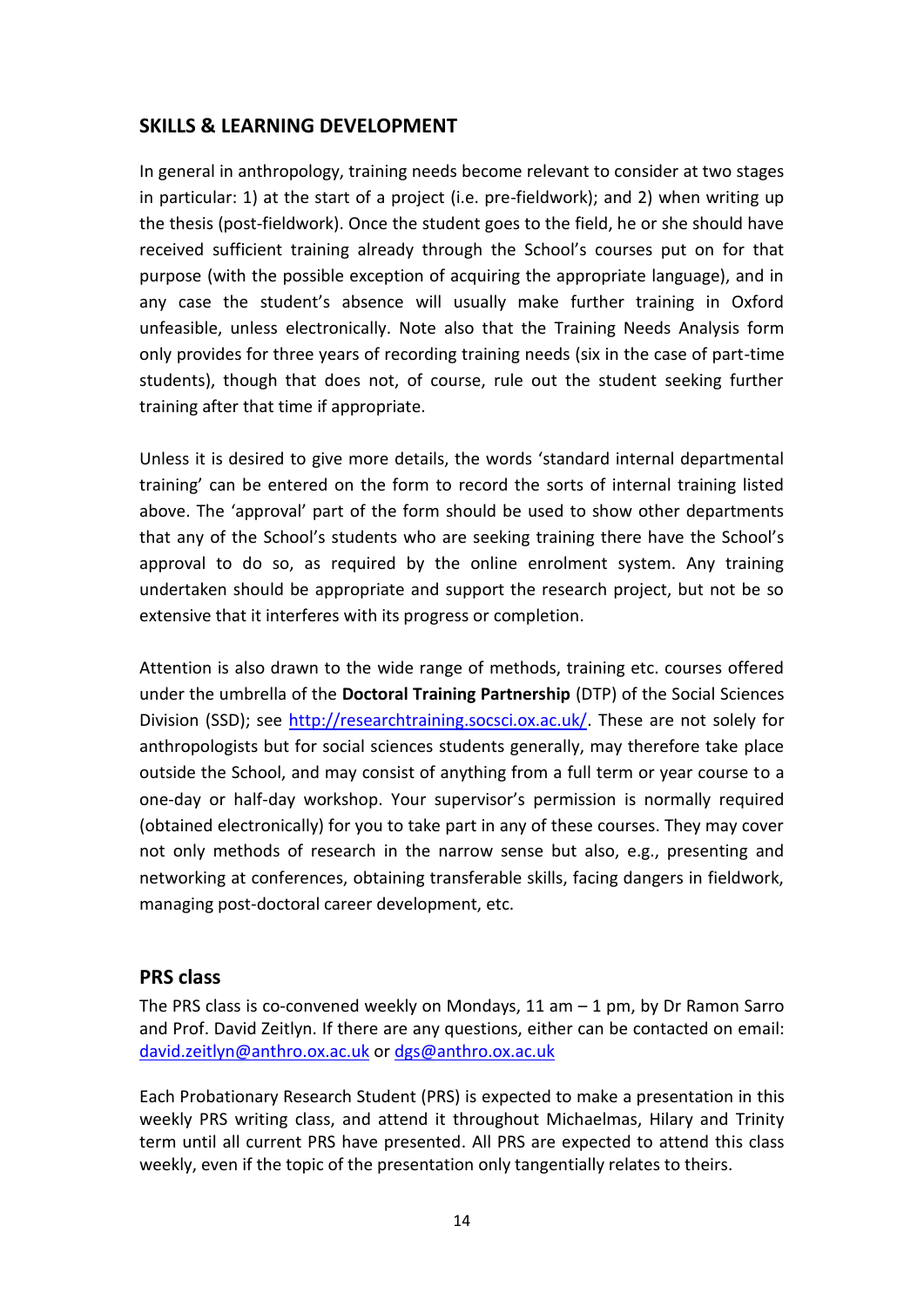During Michaelmas Term the first four weeks feature essential introductions to a range of procedural and skill acquisition matters that will form a foundation for engagement with fieldwork and/or other forms of data collection. Sessions include discussion of topics such as: doctoral training approaches and resources; research methods modules; fieldwork and data collection; library and research resources; ethical research practice in the field; and fieldwork health and safety.

### <span id="page-14-0"></span>**Research methods**

The skills that an anthropologist needs to obtain to complete the research project, including core subject-specific training, qualitative and quantitative research methods, theoretical training, principles of research design, data analysis, data collection, and management of data are acquired through standard supervision throughout the course of your project, reinforced by subject-specific methods classes for anthropology, general classes and practice regarding both qualitative and quantitative methods, and relevant lectures and classes on theory and area specialisms. The Tylor Library in the School is well stocked with works on anthropological and other social science methods. Furthermore, the Social Science Division offers a rich spectrum of research training and development courses, <https://www.socsci.ox.ac.uk/research-methods>

### <span id="page-14-1"></span>**Research methods modules**

PRS and 2nd year MPhil students choose to attend and be trained in two of the anthropological methods modules on offer in the School. These offers vary slightly year by year. An overview of them all will be presented in the PRS class in Michaelmas Term, Week 1, by the School's Research Methods Training Convenor (RMTC), Dr Zuzanna Olszewska. If any questions arise, she can be contacted at [zuzanna.olszewska](mailto:zuzanna.olszewska@anthro.ox.ac.uk) @anthro.ox.ac.uk

The methods modules range from digital methods, ethnographic portraiture, critical methods of numerical analysis, ethnobiological methods, language-focused methods to many others. They are typically taught once weekly for six weeks, and each session is about one and a half hours long. However, there is considerable variation. Some methods modules convenors may have to cap the numbers of the participants they can accept. Hence students are requested to sign up for and rank three modules they wish to attend in the order of their preference. In the academic year of 2021-22, some of the modules will be taught remotely, and others face-to-face in whole or in part, as conditions and student numbers allow.

### **The provisional research methods modules on offer for the academic year 2021-22 are as follows:**

| <b>RMM</b>                                          | Convenor          | Term |
|-----------------------------------------------------|-------------------|------|
| Digital Methods                                     | <b>Bill Kelly</b> | MT   |
| <b>Practical Quantitative Methods for Beginners</b> | Paula Sheppard    | МT   |
| Autoethnography & Coproduced Ethnography            | Neil Armstrong    | H1   |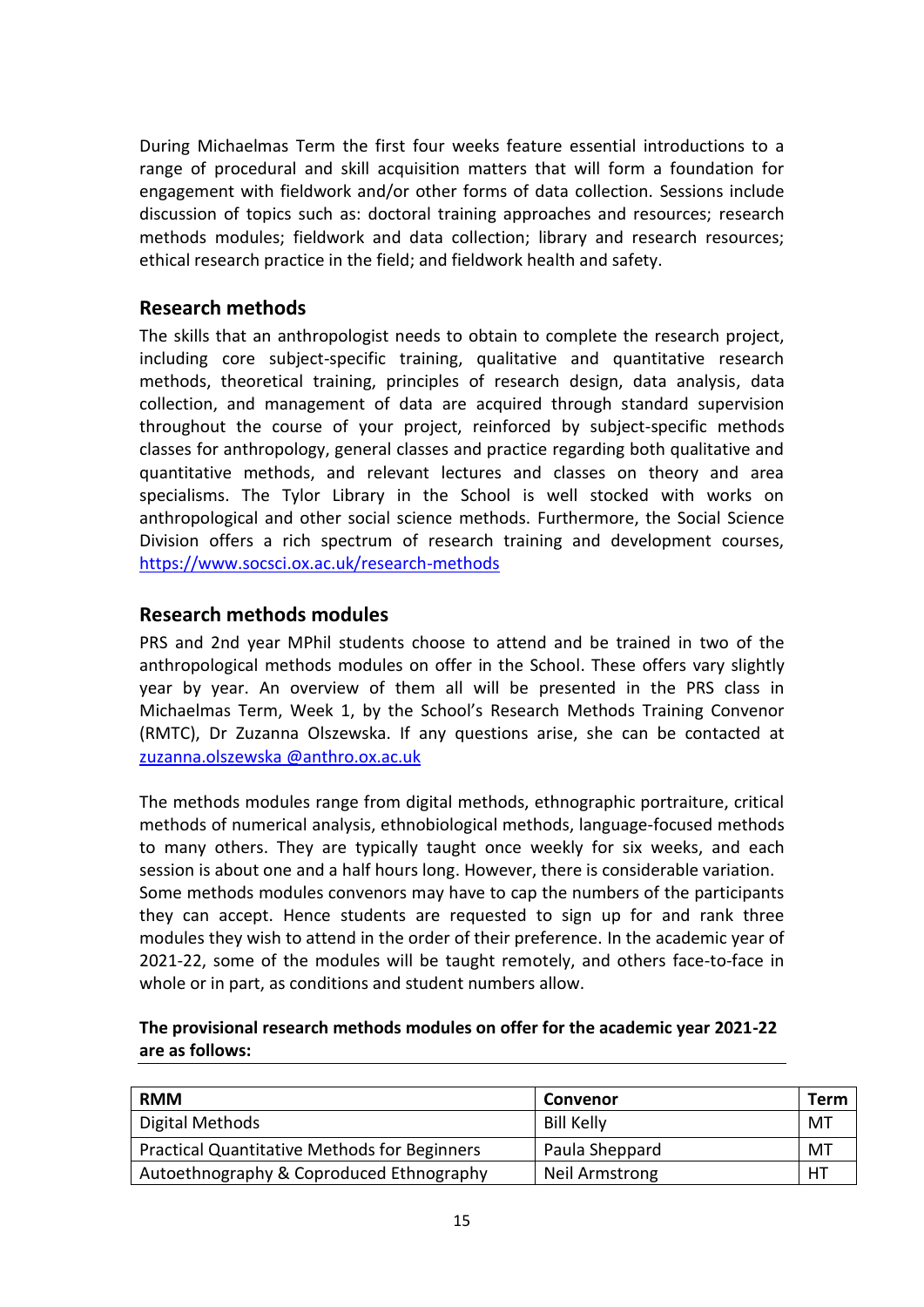| Methods                                         |                              |    |
|-------------------------------------------------|------------------------------|----|
| <b>Digital Methods</b>                          | <b>Bill Kelly</b>            | HT |
| <b>Critical Methods of Numerical Assessment</b> | Krishna Adhikari             | НT |
| Ethnographic Portraiture                        | Paola Esposito               | HТ |
| Ethnographies of Arts and Performance           | Akanksha Awal                | НT |
| Language-Based Methods                          | Elisabeth Hsu                | НT |
| Methods Mixed from/for Anthropological          | Elizabeth Rahman & Alejandro | HT |
| Research                                        | Reig                         |    |
| Urban Ethnography                               | Andreza de Souza Santos      | HТ |
| <b>VMMA Methods</b>                             | Elizabeth Hallam             | НT |
| Ethnobiology                                    | Sarah Edwards & Lewis Daly   | П  |

**Assessment:** At the end of each module, each participant is asked to write up a practical task (minimum length: one A4 page) and/or submit a 2,500-word essay, following the instructions of the module convenor. In the case of students taking a language course in lieu of a methods module (see below), they should submit a 500 word reflection piece on their progress in language learning in relation to the needs of their fieldwork—please ask the RMTC for further instructions. In the case of PRS students these assignments must be submitted as part of their Transfer of Status portfolio (Transfer of Status Assessors will note whether they have been submitted). Verbal feedback will be provided directly to students by the module convenors. PRS assessors are merely requested to ensure the two MM assignments are part of the ToS portfolio submitted.

**Ethics and CUREC:** any methods module which has a practical element involving encounters with people outside the Department requires the methods module convenor to list the projects and name the participants conducting the fieldwork for the methods module. This list must be sent to Kate Atherton (kate.atherton@ anthro.ox.ac.uk) for approval by the CUREC team before any fieldwork for the respective methods module is carried out outside the Department. If a participant wishes to publish or use the data gathered during these classes for publication, a full CUREC procedure has to be initiated by the module convenor.

**Other training:** PRS students are also encouraged to attend methods training provided by the Doctoral Training Partnership of the Social Sciences Division. With the approval of their supervisor, they may also take another course from elsewhere in the university that is appropriate to their needs in place of a module offered in SAME, as a maximum of one of the two required modules, provided that it has a significant methods training component. PRS students may also take a language course at the university, if appropriate to their needs, in lieu of ONE methods module (i.e. a student doing two terms of language training would still need to take one methods module from within SAME). In all such cases, students should first seek endorsement from their supervisor and then email the RMTC for approval (with the supervisor in cc) before final module selections are made.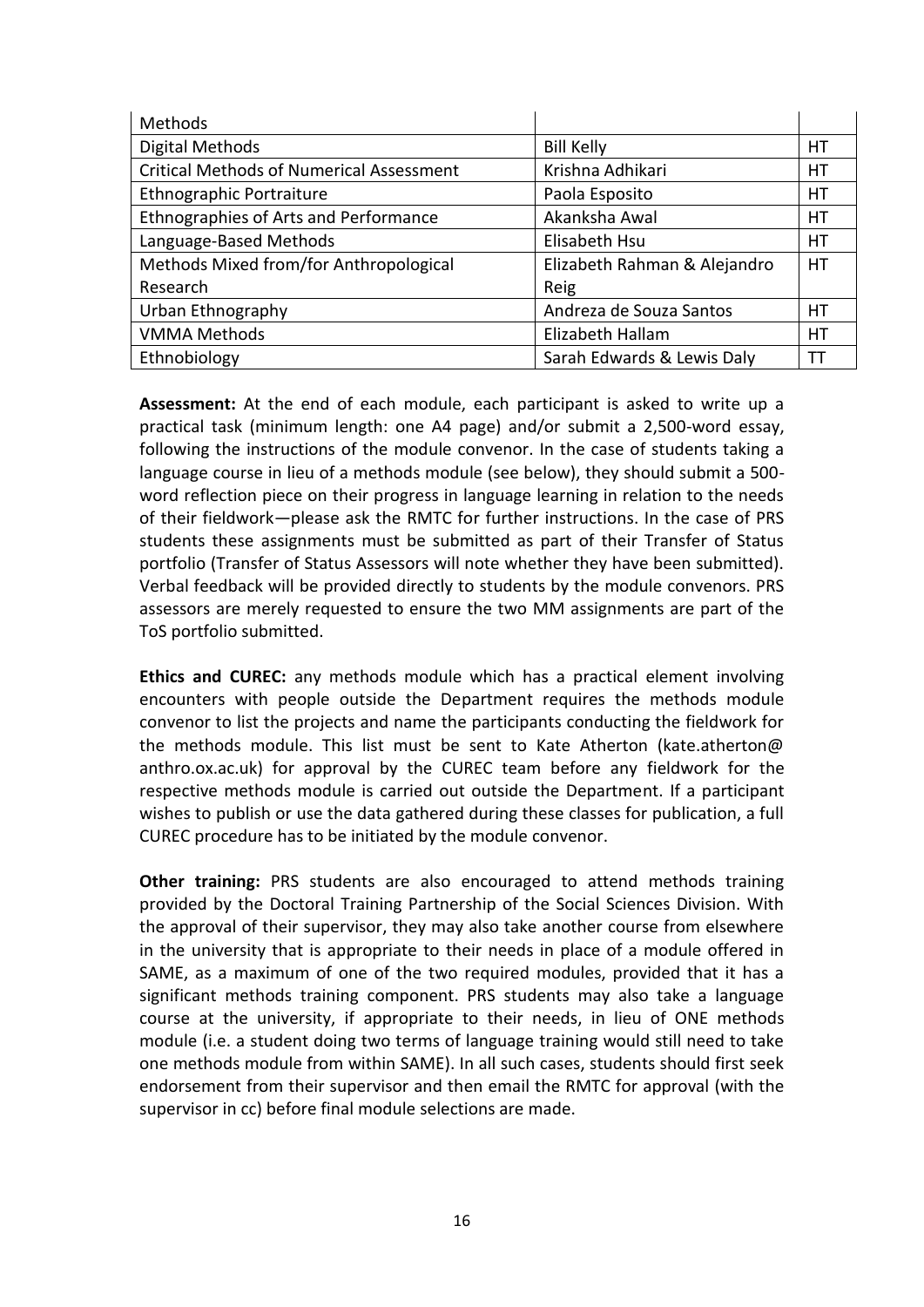### <span id="page-16-0"></span>**Language learning**

Language learning forms a significant part of the typical research project in anthropology. Courses are available in the major languages in Oxford or elsewhere in the UK, but many languages have to be learned in the field, i.e. at the start of actual fieldwork and thus be combined with it. Such training is typically conducted outside the School, though the School does have some discretionary funds to support such activities (see Funding section).

# <span id="page-16-1"></span>**Specific skills**

Experience has shown that, for many research students in anthropology, such training needs and their provision suffice, though this does not rule out their reinforcement through the student taking specific courses elsewhere in the University if required. Other training needs specific to individual students may also be required from time to time, e.g. in the use of specific computer programmes, of audio or video or similar equipment, etc. Any such needs that fall outside the above list should be discussed with the supervisor. In any case, all students should discuss their training needs with their supervisor at the start of their projects (usually at the start of the first Michaelmas term) and on a regular basis thereafter.

# <span id="page-16-2"></span>**POST-FIELDWORK SKILLS TRAINING**

### <span id="page-16-3"></span>**Graduate Research Seminar**

The Graduate Research Seminar is convened weekly throughout the academic year by the Head of Department, Dr David Pratten, [hod@anthro.ox.ac.uk](mailto:hod@anthro.ox.ac.uk), on Wednesdays, 3.30 - 5 pm. The seminar is the main seminar for DPhil students at the writing up stage. In this seminar, students present work from their theses. This might take the form of a draft chapter, discussion of early results or the preliminary analysis of ethnographic data. This is very much a work-in-progress seminar and students are encouraged to participate regularly to form a supportive and sustained community of research students. From time to time, the Graduate Research Seminar also provides a space to discuss topics of wider interest to research students, such as career progression, publications and other matters relating to the writing of a doctoral thesis. All research students are expected to have presented at least once in the Graduate Research Seminar prior to undergoing Confirmation of Status assessment. While the seminar is primarily a space for doctoral level students, all graduate students and staff are welcome to attend. The doctoral level students are expected to attend these seminars regularly, even if the topic of the presentation only tangentially relates to theirs.

# <span id="page-16-4"></span>**Training Needs Analysis**

This is a University-wide scheme intended to identify and monitor the training needs of its research students and is an essential part of DPhil supervision. The training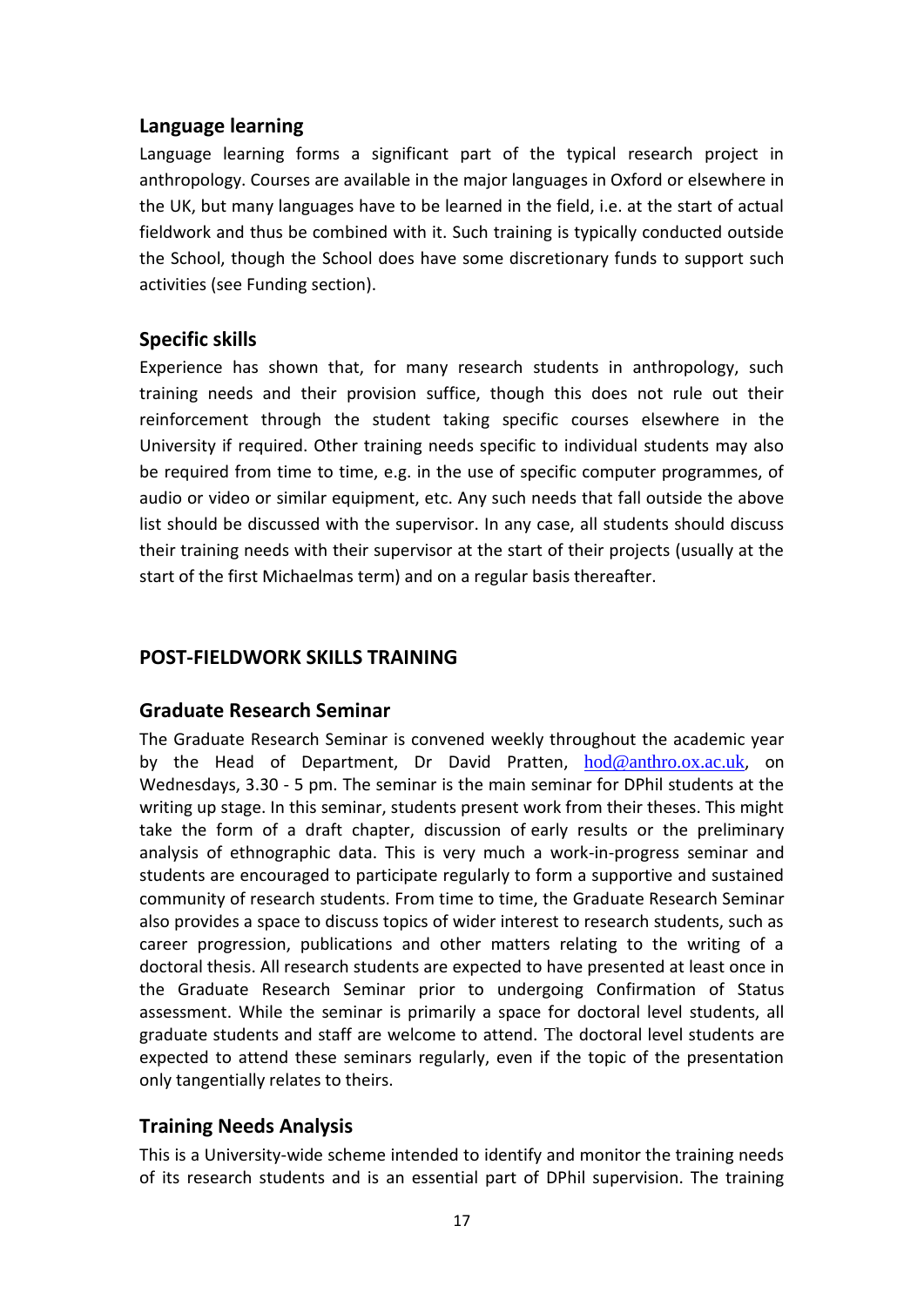needs analysis is carried out by students and their supervisors using the dedicated form within the Graduate Supervision Reporting (GSR) system. It is advised to engage in Training Needs Analysis from the very beginning of one's doctoral studies, but after one knows where fieldwork has taken oneself, TNA is particularly important. This allows students to record their training needs and their progress in meeting them over time, so provides a record of the training needs pathway they are personally following. Supervisors should ensure that training needs are adequately discussed, though students are responsible for the completion of the forms themselves and should initiate their use. A record of any training undergone and/or required should also be entered on forms to apply for transfer and Confirmation of Status.

### <span id="page-17-0"></span>**Communication and networking**

This category covers the skills that are needed to complete the research, tools to complete the thesis and skills that will prove transferable in future employment. Standard supervision throughout the course of the student's project, reinforced by advice on the scholarly preparation of theses. Students will typically already have adequate word-processing and internet skills; anything needed in addition that is specific to specific projects can be discussed on a case-by-case basis.

The PRS class, or at a later stage, post-fieldwork and writing up, the Work in Progress seminar provide experience in presenting one's work to one's student peers and members of academic staff, in dealing with questions and feedback, and in receiving advice on the structure and content of one's work. In addition, supervisors advise students to attend relevant conferences and workshops and support them in doing so. This allows them to develop the range of skills that the student will need to communicate and disseminate his or her research (including writing the thesis) to the academic community as well as being able communicate to wider audiences. This includes written and oral communication techniques and an understanding of communication tools and developing academic networking skills.

### <span id="page-17-1"></span>**Preparation for academic practice**

Activities such as teaching experience, conference attendance and publishing experience prepare the student for academic practice. Teaching experience cannot be guaranteed to all students but workshops and teaching portfolio development are possible under a special departmental scheme for post-fieldwork students. Limited funding is available to support students to develop these skills (see Funding section). The School is associated with an online journal, the *Journal of the Anthropological Society of Oxford*, which welcomes student contributions.

# <span id="page-17-2"></span>**Gaining teaching experience**

Students of full DPhil student status who have ordinarily completed their fieldwork, are eligible to contribute to undergraduate tutorial teaching (typically for the BA degrees in Human Sciences and Archaeology & Anthropology). Such DPhil students who wish their names to be added to the list of potential tutors for these degrees should contact Sarah-Jane White, Undergraduate Administrator for Human Sciences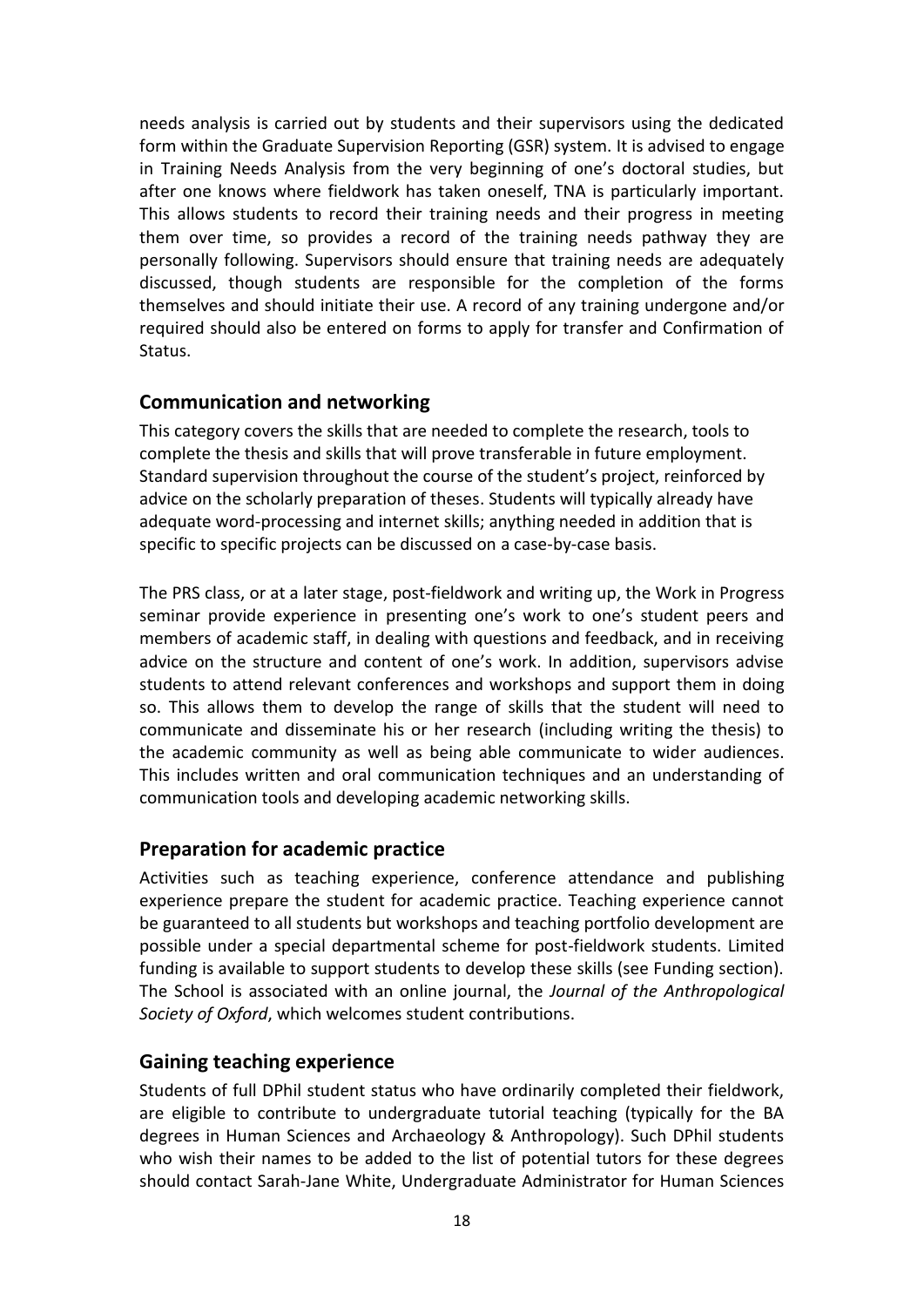[\(sarah-jane.white@humsci.ox.ac.uk\)](mailto:sarah-jane.white@humsci.ox.ac.uk) and/or Rachel Maughan, Undergraduate Administrator for Archaeology & Anthropology [\(ugsupport@arch.ox.ac.uk\)](mailto:ugsupport@arch.ox.ac.uk) with details of their areas of potential teaching contribution to the course. It is helpful to refer specifically to the tutorial topics/subject matter of the courses that they would be able to offer by reference to the course handbooks for those degrees (available on the appropriate websites). Appearance on the list is not a guarantee of tutorial work; the appointment of tutors for the courses is undertaken by the college Directors of Studies for those degrees, drawing upon the lists of available tutors. Anyone commissioned to teach tutorials will be required to take the relevant short university course (see below).

DPhil students meeting these criteria are advised to consult with their supervisors their wish to become involved in undergraduate teaching, as it may require a larger time commitment than they anticipate. They may also be eligible to contribute to some elements of the teaching of postgraduate taught courses in the School of Anthropology & Museum Ethnography. Occasionally, advanced (post-fieldwork) students may be invited to teach on courses taken by postgraduate taught-course students, e.g. one-off lectures or classes in their special area, or assisting with methods classes, where it is deemed appropriate by the course convenor. They may not normally be involved in marking summative assessments or convening courses.

In all cases the opportunity to teach (whether paid or not) is subject to visa provisions and right-to-work.

### <span id="page-18-0"></span>**Courses on Teaching and Learning for Tutors at Oxford**

New tutors, regardless of their prior training, are encouraged – and required, in the case of graduate students – to attend the "Preparation for Learning and Teaching at Oxford" (PLTO)" course offered by the University's Teaching and Learning Centre. See<https://www.ctl.ox.ac.uk/preparation-for-learning-and-teaching-at-oxford-plto>

SAME runs a version of this course once or twice a year for research students who are (or will shortly be) eligible to teach. The university also offers more advanced courses detailed at the link above: "Developing learning and teaching" (DLT), and "Post-Graduate Certificate in Teaching and Learning" (PGCert). In addition, Blackwell's bookshop sells a useful short booklet introducing tutorials.

### <span id="page-18-1"></span>**FIELDWORK**

Most DPhil students spend some more time in Oxford beforehand preparing for fieldwork. Though fieldwork is not a formal requirement of either the DPhil or MLitt degrees, the overwhelming majority of students will wish to conduct some form of fieldwork or other forms of data collection (such as museum studies or internet ethnography, for example), especially for the DPhil.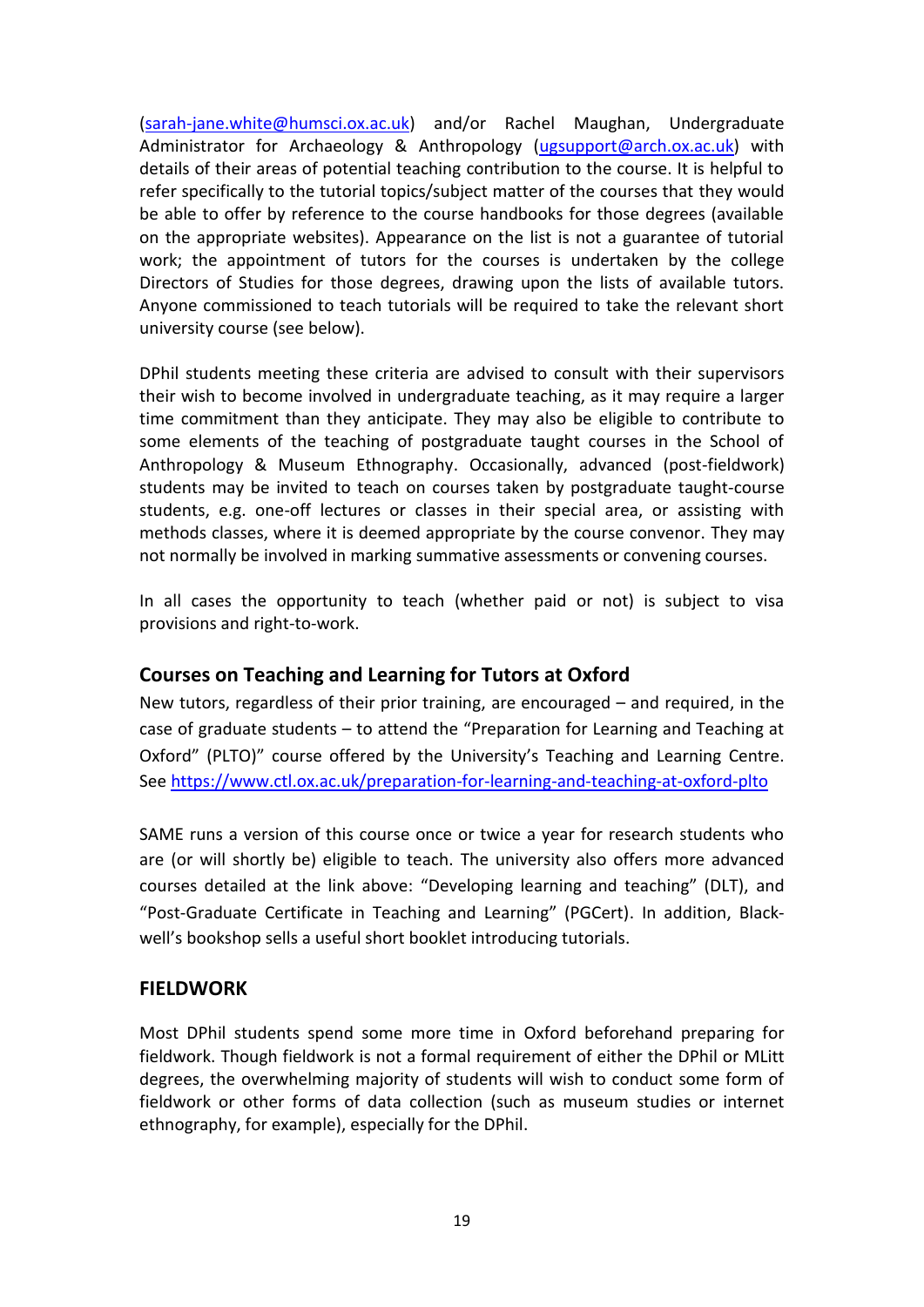Any fieldwork requires preparation, planning and documentation completed under the guidance of your supervisor to address safety issues, risk mitigations and insurance, and ethics clearance. Ethics approval is made necessary by the fact that fieldwork typically involves research with human subjects.

Full details can be found on the anthropology website: [http://www.anthro.ox.ac.uk/safety-fieldwork-and-ethics.](http://www.anthro.ox.ac.uk/safety-fieldwork-and-ethics)

### <span id="page-19-0"></span>**Supervisory contact with research students in the field**

For reasons of monitoring the safety, welfare and progress of students, and fulfilment of visa monitoring requirements, the University expects that research students' supervisors have **written contact** with students **at least once per month** with each research student **at least once per month during term time** and during students' fieldwork. When there are two supervisors, best practice is to copy both/all in all correspondence. These durations apply whether the student is fulltime or part-time.

The student is expected to make contact with their supervisor at least once per month (twice per month in the case of FCO-flagged destinations). If a supervisor does not receive contact from a student **within a month from the previous contact** the supervisor should **email or telephone the student** immediately using the emergency details given on the fieldwork form (please refer to the travel forms the student provided to authorise their travel; copies are held by the SAME office), keeping the School Fieldwork Officer, who is that in the academic year 2020-21?, and Gil Middleton informed. **If no contact is made/received within a subsequent month** (**two weeks** in the case of FCO-flagged destinations) then the situation must be *escalated* to the DGS and via the DGS to the Divisional Safety Officer.

Thus, no more than two months in total (one month in the case of FCO-flagged destinations) may elapse without contact between supervisor and student during fieldwork without escalation to the DGS and Divisional Safety Officer. The Fieldwork Safety Officer and Director of Graduate Studies will have access to GSR reports so that they can be aware in good time of instances where regular contact has not been reported.

# <span id="page-19-1"></span>**Travel insurance**

Standard university insurance cover (as defined on the insurance website, above) is available free of charge to students. However, the School will not pay any insurance premiums specifically levied in connection with travel to areas with a higher level of risk and/or for longer than 12 months. Students should therefore be prepared to accept responsibility for such payments themselves, however inflated, and factor this in to their fieldwork planning at the outset.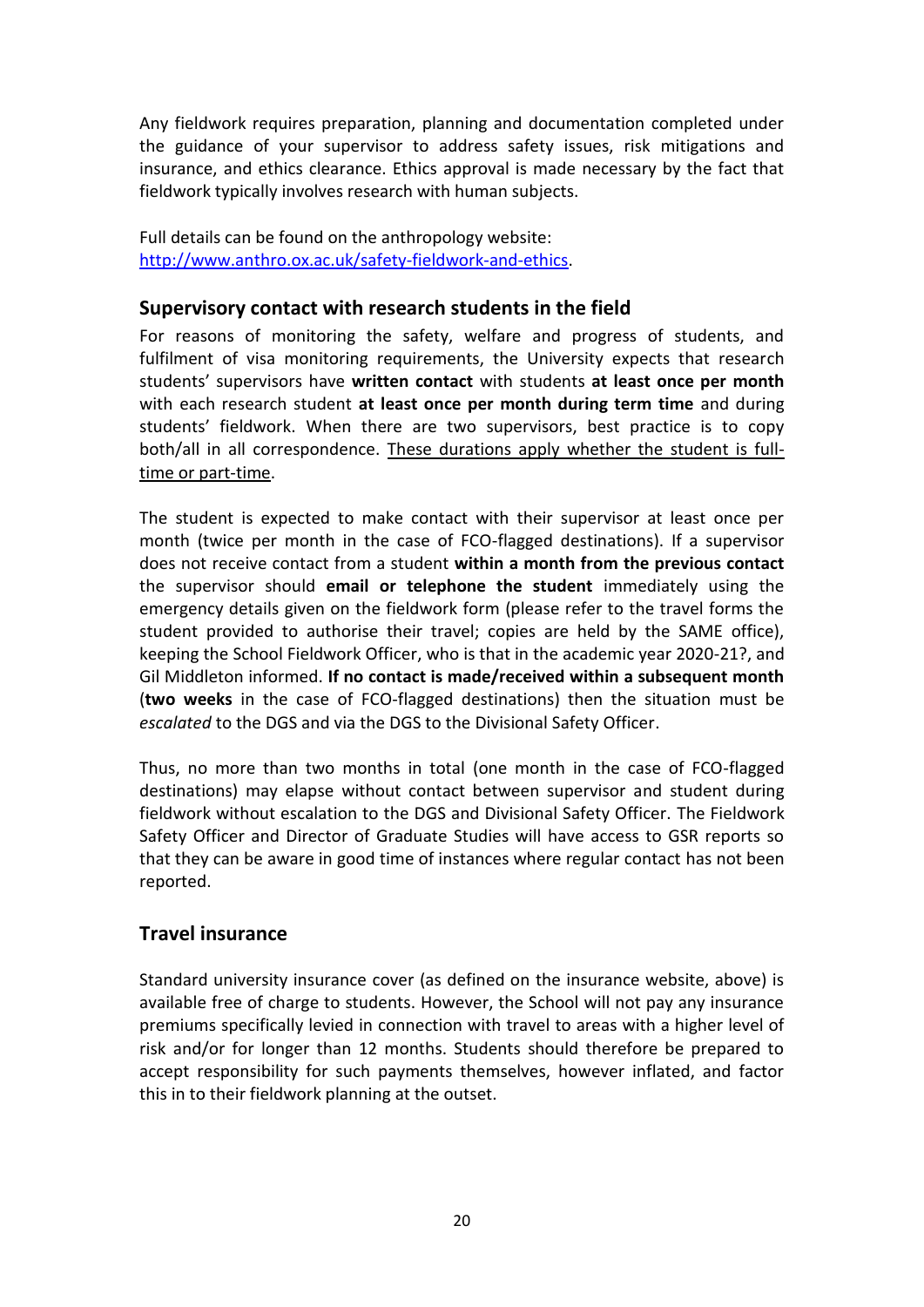# <span id="page-20-0"></span>**Safety issues**

Attention is specifically drawn here to the potential dangers of doing fieldwork in relation to one's personal safety and well-being. Many areas in which anthropologists do fieldwork are reasonably or very safe, but others may pose problems in this regard, some of which may not have been anticipated. One potential problem for female anthropologists specifically is sexual harassment in the field. Make sure these potential problems are considered carefully, in consultation with one's supervisor, and also work out plans and responses for the most obvious problems that might arise. Note that the University expects students travelling to any part of the world for research to have taken note of and conformed with Foreign and Commonwealth Office travel advisories.

During post-fieldwork writing up, regular monthly contact with supervisors should always be maintained, though supervisions will be held more irregularly, depending on progress. As a condition of passing Confirmation of Status, students writing up their final thesis will also be expected to present a paper to, the Work in Progress seminar, normally held weekly in term time throughout the year for as long as there are students available to present. DPHil students are expected to regularly attend and actively participate in those seminars, even if the themes of presentation are only tangentially related to their own.

Students can expect to spend approximately 12 to 18 months in the field, followed by a similar amount of time writing up (double this estimate for part-time study).

# <span id="page-20-1"></span>**STUDENT LIFE & SUPPORT INFORMATION**

See also the Graduate Studies Handbook for general information.

### <span id="page-20-2"></span>**Residence requirements**

Normally research students are required to spend six terms resident in or within 25 miles of Carfax (the centre of Oxford) pursuing their studies to qualify for their degrees (meaning that there is effectively a two-year minimum for completing a doctorate). However, three terms can be 'dispensed with' for permitted study elsewhere intrinsic to the degree, including fieldwork. While there is a form applying for such dispensation (GSO 8), normally anthropology students do not have to fill it in, as fieldwork is a routine aspect of their studies. This means that, ordinarily, students returning from fieldwork are deemed to have satisfied their residence requirements. However, they are strongly urged to return to Oxford to write up their theses, in order to be in close contact with their supervisors and, just as important, their fellow students, and to have an appropriate academic environment in which to work. A GSO 8 form should nonetheless be filled in if 1) the student is working outside Oxford without doing fieldwork or similar research with human participants; 2) the student's college requires the form to be submitted or 3) it is otherwise duly required (see the university [Graduate Forms page\)](https://www.ox.ac.uk/students/academic/guidance/graduate/progression).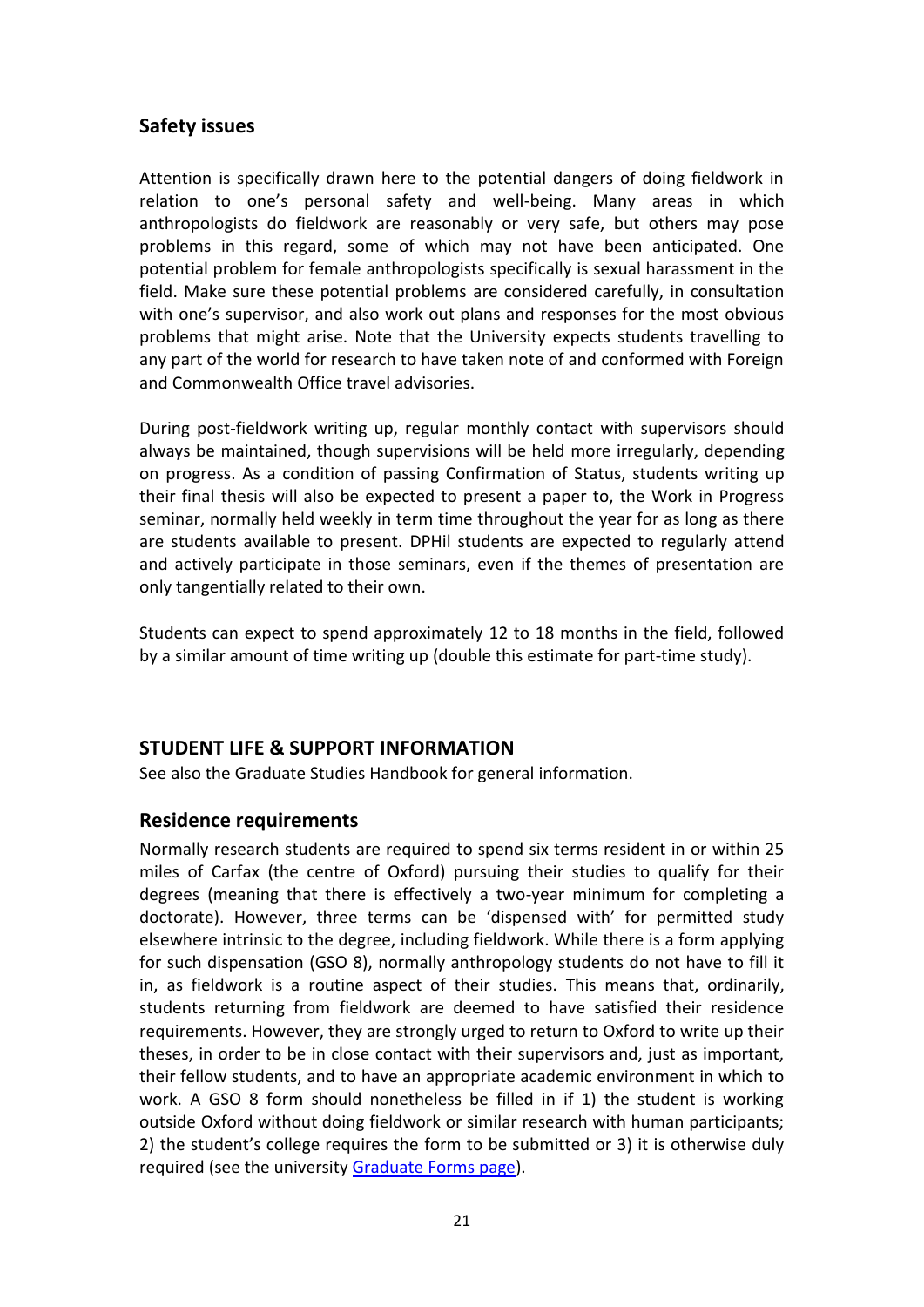In the current pandemic the post-fieldwork period of writing up is nevertheless expected to happen in residency at Oxford. Meanwhile, each student is advised to assess their particular situation with their supervisors and the relevant staff at their College. To be exempted from residency during the post-fieldwork period of writing up, please fill in the GSO 8 form form [\(Graduate Forms page\)](https://www.ox.ac.uk/students/academic/guidance/graduate/progression)."

Part-time students are not bound by these residency requirements, but are required to attend Oxford University for a certain number of days and specific events each year.

### <span id="page-21-0"></span>**Funding**

Details on *funding for External skills training and expenses* and *conference attendance* can be found on the School's funding webpage: [https://www.anthro.ox.ac.uk/funding.](https://www.anthro.ox.ac.uk/funding)

### <span id="page-21-1"></span>**STUDENT REPRESENTATION & FEEDBACK**

See the Graduate Studies Handbook for general information.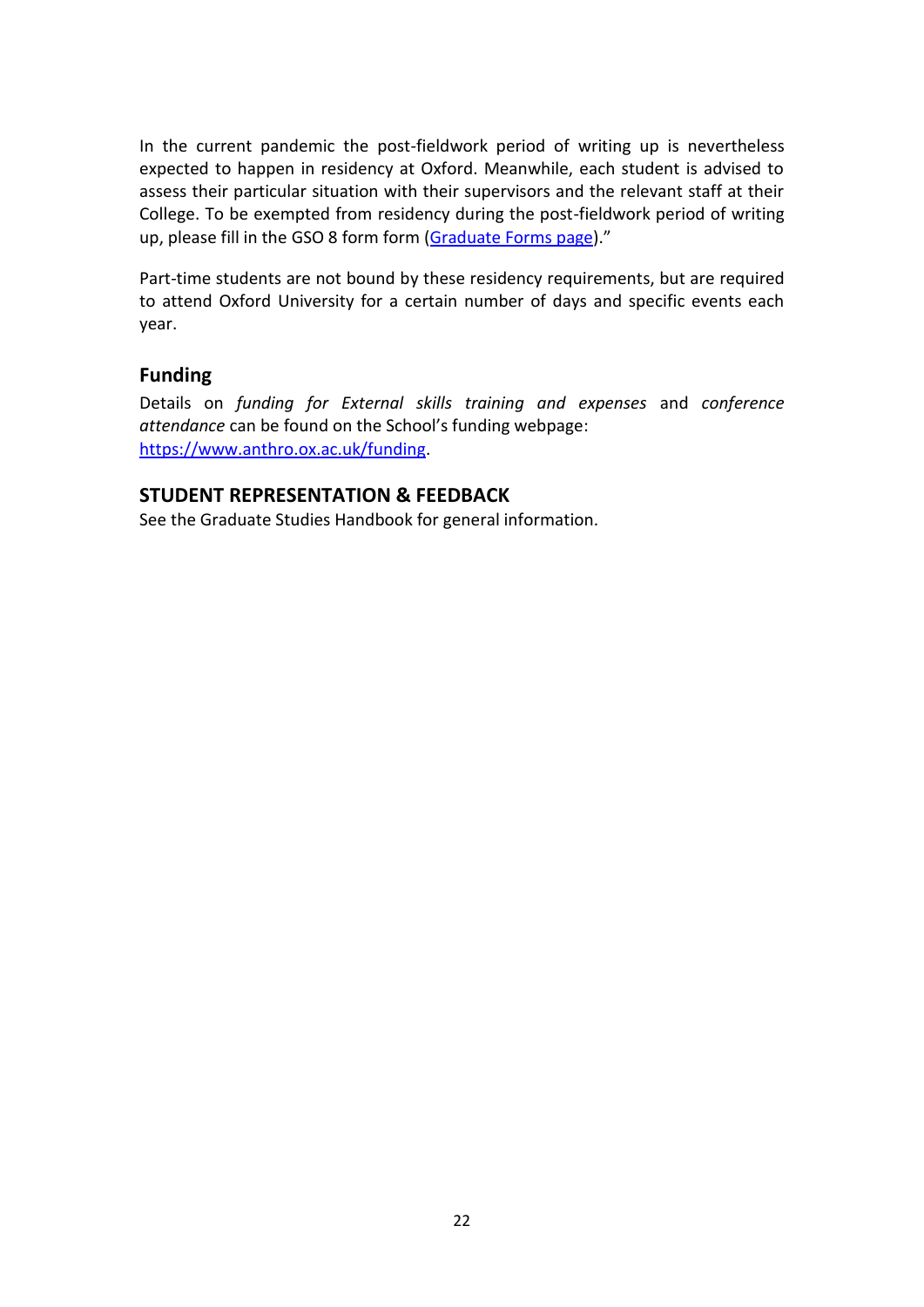# <span id="page-22-0"></span>**APPENDIX 1. DOCUMENT ISSUED BY THE SOCIAL SCIENCES DIVISION REGARDING TRAINING NEEDS ANALYSIS (REVISED AND AMENDED FOR DEPARTMENTAL USE)**

#### **1. Skills Review and Training Needs Analysis**

*What is Skills Review and Training Needs Analysis?*

During your doctoral studies at the University of Oxford you will complete an annual skills review with your Supervisor. The skills review is a process of reviewing your own level of skills and competence across a broad range of research and other skills that will help to support your research. You will be encouraged also to think about your own professional development and future career.

There will be opportunities for you to develop a range of skills during your studies. Your Department will offer training and development opportunities that are specific to your research, and you will also have the opportunity to attend training activities beyond your department. Information about the training opportunities available to you within the Social Sciences Division and across the University is available online at:<https://weblearn.ox.ac.uk/portal/hierarchy/socsci/dtcssd>

#### **Completing the Training Needs Analysis Framework**

The skills categories listed in the TNA framework will help you to complete your research and also enhance your professional development. The TNA will be individual to you and it is designed to evolve as you progress to completion. Practice in the School of Anthropology is set out in the preceding handbook.

The TNA framework allows you to see where you are with the skills listed, and where you need to be; the gap representing your training needs. There are a number of ways that you can address any training gaps, including attending a training course/workshop, attending a lecture/seminar, completing an online training course or perhaps attending a conference. Your supervisor will be best placed to provide guidance about how to address any skills training gaps. The University's online termly reporting system through GSR provides a good opportunity for you to review and plan your development at the end of each term.

Using the TNA, you can develop a 'plan of action' with your Supervisor to address your training needs, taking into account:

- The skills and knowledge that you already possess
- The particular requirements of your proposed research
- The need to be aware of a wide range of research methods
- Your own professional development and career aspirations

You can also agree with your Supervisor the training activities that you will undertake.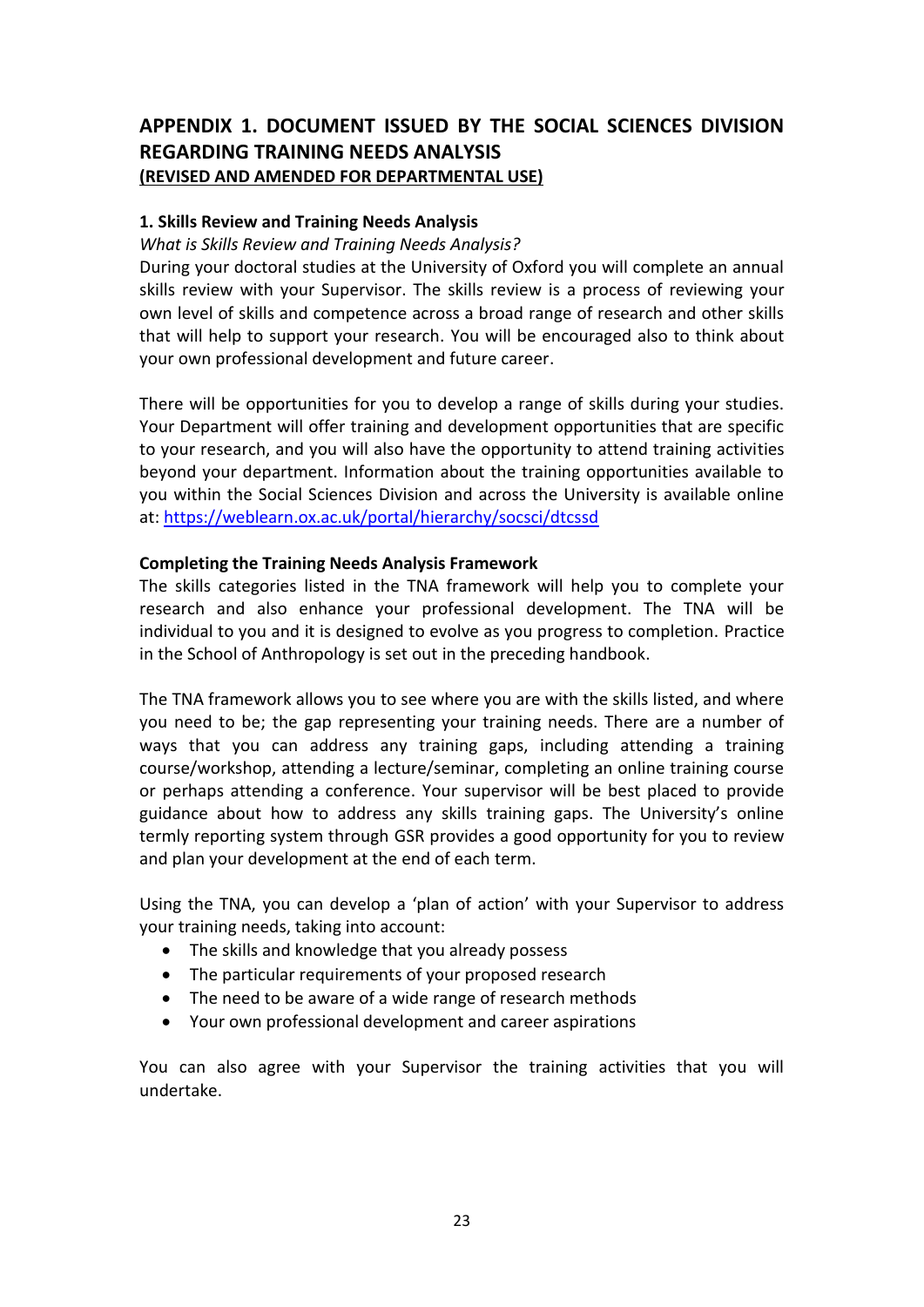#### **The Skills Review Process**

The SR and TNA process is an annual cycle and can be summarised as follows:



#### **Student Enrolment System (SES)**

The Student Enrolment System brings together the training available across the departments in social sciences and from other training providers within the University. This means that you have access to a range of teaching and training across the University. This includes academic courses, research methods training and transferable skills and career development training. With access to all of these courses, you and your supervisor are able to tailor a training programme to suit your individual needs and interests.

#### **2. Social Sciences Induction and Welcome Event**

A welcome event and induction for all new doctoral students to the Social Sciences at Oxford will take place (details to be announced separately). The event will provide the opportunity for you learn about the social sciences at Oxford and to meet fellow researchers at a Poster and Networking session. Doctoral students from across the Social Sciences will showcase the research that they are currently undertaking. This will provide a valuable opportunity to for you to make connections with the wider social sciences research student community at Oxford.

#### **3. Academic and Professional Development Programme (APDP)**

The Social Sciences Division will be coordinate an Academic and Professional Development Programme (known as APDP) for doctoral students across the Social Sciences at Oxford. The APDP will complement the valuable research skills and methods training that is delivered within your department. The APDP will provide an intellectually stimulating programme of activities that will foster inter-disciplinarity, and provide an opportunity for doctoral students to network with fellow students from across the social science community.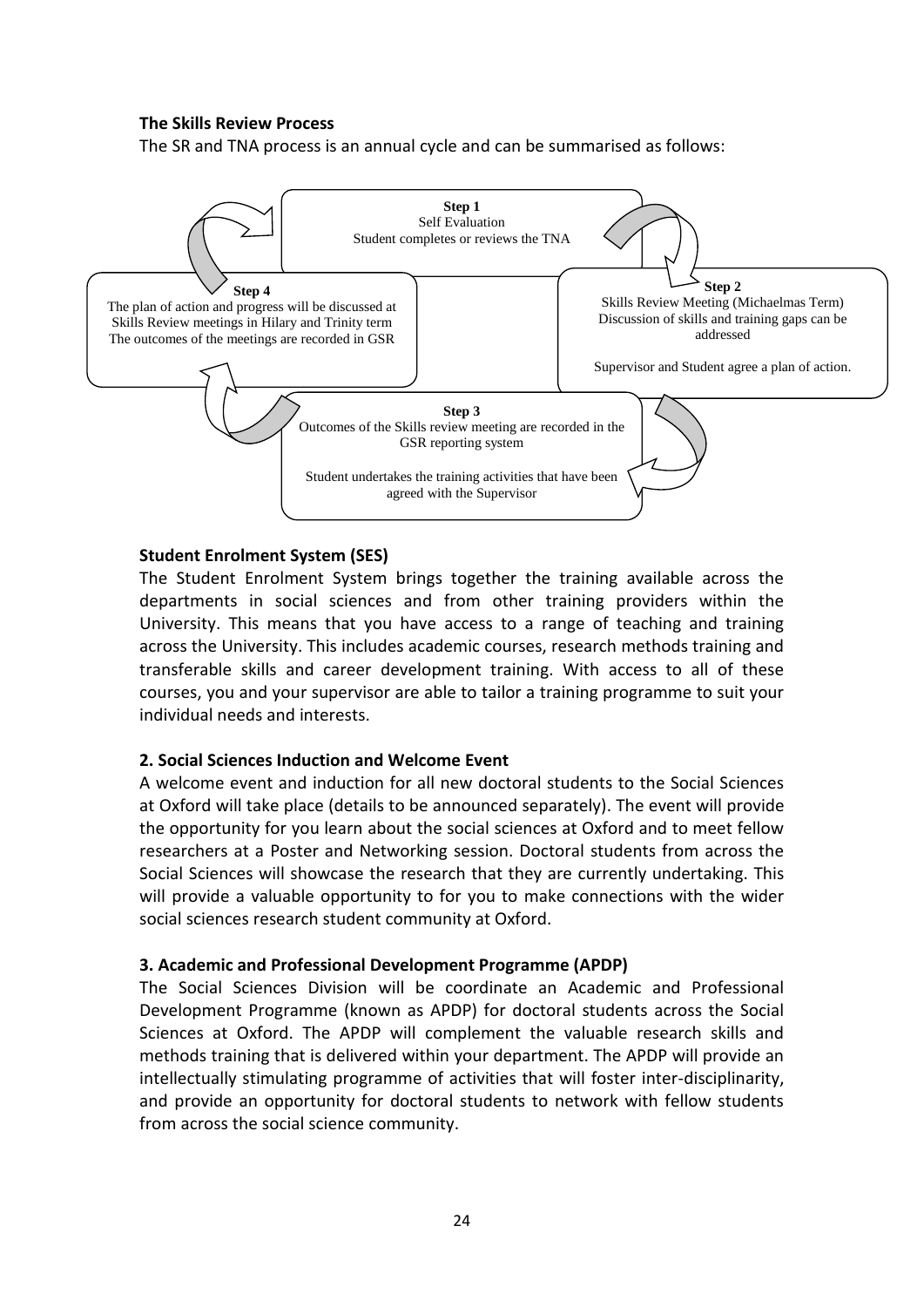There are four streams of training that address the training needs for doctoral students as outlined in the UK Research Council's Researcher Development Statement. The programme will also help you to prepare for academic and nonacademic career pathways. The sessions will consist of a mixture of seminars, lectures and workshops that will be run by experienced academics and skilled facilitators from inside and outside of Oxford. Sessions will include:

#### **Knowledge and intellectual abilities**

- Social Sciences Induction and Welcome Event
- Research Skills Toolkit
- **•** Social Sciences Library: Resources for Research

#### **Personal Effectiveness**

- Your DPhil Part 1: Introduction to the DPhil
- Your DPhil Part 2: Management Skills for Researchers
- Your DPhil Part 3: Managing your Thesis
- DPhil Milestones
- Time Management for Researchers
- Project Management for Researchers
- Career Planning for Social Scientists
- Careers in Social Sciences Seminar Series
- Finishing the DPhil
- CV's and Interview Skills
- Career Confidence
- Maximise Your Potential (GradSchool)

#### **Research Governance and Organisation**

- Ethics Training
- Research Data Management
- E-Thesis and ORA
- Safety in Fieldwork

#### **Engagement, Influence and Impact**

- Presentation Skills
- Presenting to an Academic Audience
- Communicating Research to a Wider Audience
- Writing Abstracts
- Teaching Skills Seminars
- Networking Skills
- Producing Posters
- Using Online Tools and Resources
- Getting Published in the Social Sciences
- Media Training
- Writing for a Non-academic Audience
- Maximise Your Potential (GradSchool)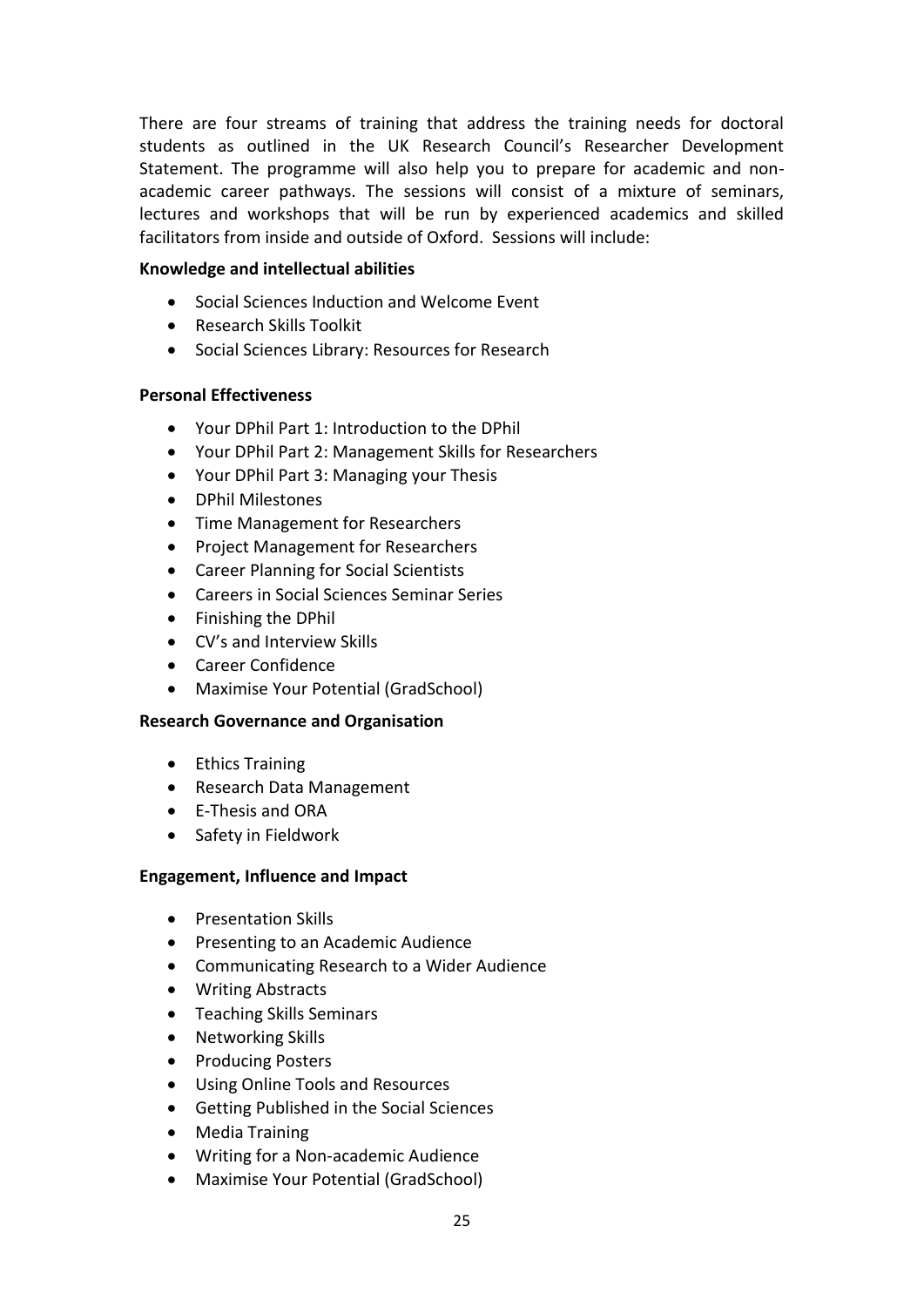Communication and Collaboration: Keeping it Real

Further details about the Academic and Professional Development Programme can be found on the Social Sciences Doctoral Training site in WebLearn,

<https://weblearn.ox.ac.uk/portal/hierarchy/socsci/dtcssd>

To enrol for the APDP sessions and for information about other training opportunities available to you, please use the Student Enrolment System, <https://weblearn.ox.ac.uk/portal/hierarchy/socsci/ses>

### **4. Social Sciences Doctoral Training Partnership**

The University of Oxford is accredited by the Economic and Social Research Council (ESRC) as a member of one of the 14 new Doctoral Training Partnerships accredited for six years from October 2017. In total around 500 studentships nationwide will be available per year through the DTP Network. The 'Grand Union Doctoral Training Partnership' clusters Oxford, the Open University and Brunel University London, securing 31 ESRC doctoral studentships per year.

A key priority of the [Social Sciences Division](http://www.socsci.ox.ac.uk/) is to seek to enhance the experience of its students through a range of initiatives available to all social science research students, whether or not they are funded by the ESRC. Your home department will provide you with a thorough grounding in the intellectual and methodological skills you need to pursue research within your own discipline or subject, and your supervisor will work with you to identify the support and training you need as an individual to be successful in your chosen research topic. You also have access to the many opportunities the wider social sciences and University community can offer, including:

- an introductory event and poster conference for new doctoral students; and a series of lectures by leading academics and practitioners on broad social science themes
- opportunities for students across the social sciences to access specialist research training offered by a range of providers, including the provision of on-line information and enrolment, and the continuing development of new courses;
- a social sciences wide Academic and Professional Development Programme (APDP) of research and professional skills training to help you prepare for your future career;
- a wealth of events within and outside your department lectures, conferences, seminars, workshops – that will bring you into contact with a rich interdisciplinary mix of scholars, students and leading academics and practitioners from around the world;
- a wealth of world-class resources, including: libraries, museums and collections, research facilities, training in languages, IT, teaching and a wide range of relevant skills training, both face-to-face and on-line.
- builds on Oxford's strong and diverse knowledge exchange and collaborative relationships with national and international government, business and third